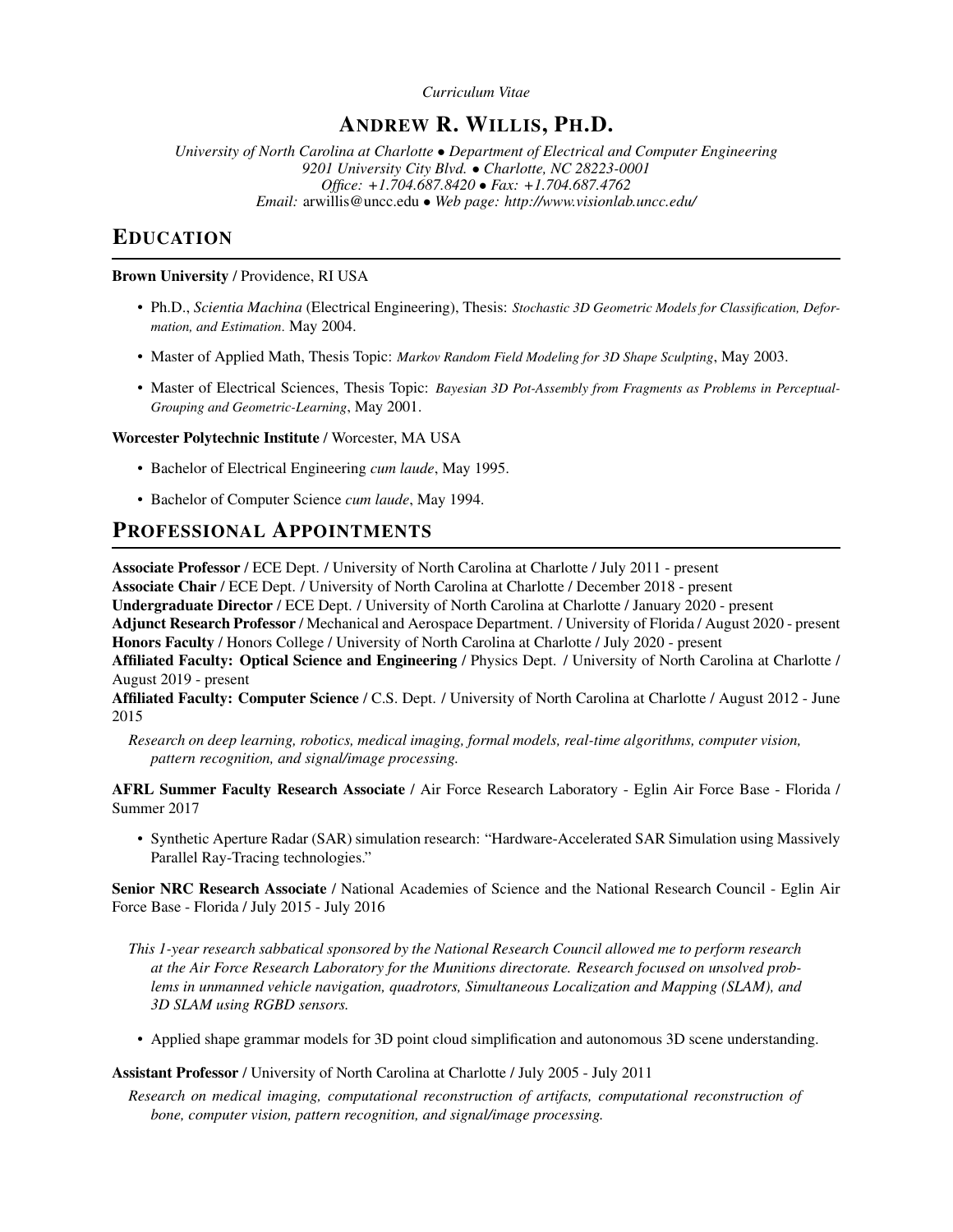- Awarded the Maxheim Fellowship from the UNCC College of Engineering, an award given annually to one junior faculty member in the college in recognition for outstanding research performance (August 2008).
- Directed data collection expeditions to archaeological sites in Oxcutzcab, Mexico (Huntichmul, Labna, Kuic sites - Mayan civilization) and in Herzilya-Petuach, Israel (Apollonia-Arsuf - Crusader era castle) (July 2007, July 2010).
- Developed courses: Digital Signal Processing (2006), Design of Intelligent Spacecraft (2007), Computer Vision (2007), Applied Computer Graphics (2008), Pattern Recognition (2008), Recognition from 2D and 3D Images (2008), Applied Artificial Intelligence (2009), Medical Signal Processing (2010) and Multidimensional Stochastic Signal Processing (2011).

# Postdoctoral Research Associate and SHAPE Lab Manager / Brown University / June 2004 - July 2005

*Research on statistical shape models and interactive sculpting of 3D shape in virtual environments.*

- Manager and principal researcher for the SHAPE Lab which entails the supervision of graduate and undergraduate students, system and device procurement, administration, and maintenance.
- Assisted in the writing a successful NSF-KDI Grant #BCS-9980091 (\$2M distributed over years 2002-2005).

## Graduate Research Associate / Brown University / June 2004 - August 2005

*Research on theoretical shape models and computational methods for 3D puzzle-solving.*

- Conceived and implemented the first system which automatically assembles axially symmetric 3D objects from their fragments emphasizing the important application of assembling archaeological vessels from vessel fragments (2002-2005).
- Assisted in the writing a successful NSF-ITR grant: #IIS-0205477 (\$1.3M distributed over years 1999-2001).
- Technical director of NSF-sponsored data collection expedition to the archaeological excavation of the Great Temple in Petra, Jordan (Summer of 2002).

#### Electrical Engineering Consultant / Analog Devices / Norwood, MA / 1999-2002

*Research on wavelet-based image compression and implementation of JPEG-2000 on integrated circuits.Q*

• Software / hardware design of the ADVJP2000 image compression integrated circuit (released May 2002). The current revision of this IC is referred to as Analog Devices ADV202 JPEG2000 Video codec (August 2004).

#### Process Control Design & Field Service Engineer / Morgan Construction Co. / Worcester, MA 01615 / 1995-1998

• Designed / installed and upgraded control systems for high speed (>100 m/sec) steel rod manufacturing and managed on-site installation teams for contracts in excess of \$2M.

# PUBLICATIONS AND RESEARCH

#### *Synopsis:*

| Publications: 11 journal articles, 52 peer-review conference articles and 1 book chapter. This corpus has |
|-----------------------------------------------------------------------------------------------------------|
| been cited externally at least 883 times. Google scholar statistic: Citations: 883 h-index 17             |
| $i10$ -index 24                                                                                           |
|                                                                                                           |

*Funding: \$1,039,320 (13 funded proposals). Sole UNC Charlotte PI for \$864,027 and co-PI for remaining \$175,293. Funding by agency: National Science Foundation (NSF - \$359k), the National Institute of Health (NIH - \$459k), the National Aeronautics and Space Administration (NASA - \$201k), local industry (\$14k) and UNC Charlotte (\$6k).*

## **Dissertation**

Willis, A., *[Stochastic 3D Geometric Models for Classification, Deformation, and Estimation,](http://www.visionlab.uncc.edu/downloads/arwillis/publications/2004_PhDThesis_complete.pdf)* Ph.D. Thesis, Brown University, May 2004.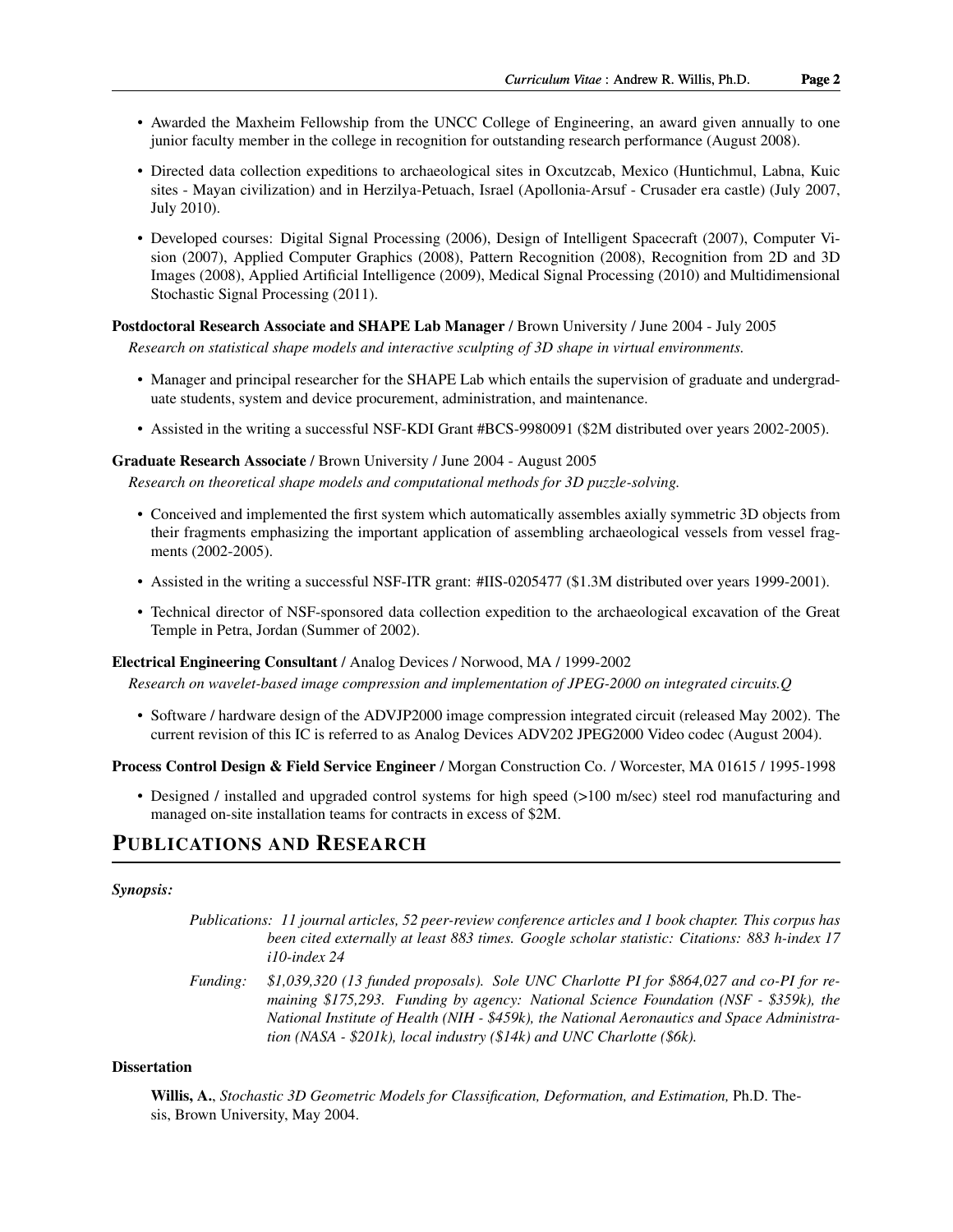#### Journal Articles

- 1. Willis, A., Ganesh, P., Volle, K., Zhang, J. and Brink, K., Volumetric Procedural Models for Shape Representation, Elsevier Graphics and Visual Computing, June 2021. doi: 10.1016/j.gvc.2021.200018
- 2. Pengcheng, L., Hewitt, N., Shadid, W. and Willis, A., A System for 3D Reconstruction Of Comminuted Tibial Plafond Bone Fractures, Elsevier Medical Imaging Journal, 89, April 2021. doi: 10.1016/j.compmedimag.2021.101884
- 3. Mitra, B., Chowdhury, B. and Willis, A., Protection Coordination for Assembly HVDC Breakers for HVDC Multiterminal Grids Using Wavelet Transform, in IEEE Systems Journal, 14(1), pp. 1069-1079, March, 2020. doi: 10.1109/JSYST.2019.2922645
- 4. Anderson, M.L. and Brink, K. M., and Willis, A., Real-Time Visual Odometry Covariance Estimation for Unmanned Air Vehicle Navigation, Journal of Guidance, Control and Dynamics, pp. 1-17, February, 2019. doi 10.2514/1.G004000
- 5. Shadid, W. and Willis, A., *[Bone fragment segmentation from 3D CT imagery](http://www.visionlab.uncc.edu/downloads/arwillis/publications/2018_CMIG_BoneSegmentation_draft.pdf)*, Computerized Medical Imaging and Graphics, 66, pp. 14 -27, June, 2018. doi: 10.1016/j.compmedimag.2018.02.001
- 6. Shadid, W. G., and Willis, A., *[A prototypical system to virtually reconstruct high energy fracture events, Inter](http://www.visionlab.uncc.edu/downloads/arwillis/publications/2015_FractureInverseMechanics.pdf)[national Biomechanics](http://www.visionlab.uncc.edu/downloads/arwillis/publications/2015_FractureInverseMechanics.pdf)*, 2(1), pp. 89–100, August 2015. doi: 10.1080/23335432.2015.1070687
- 7. Eppes, M.-C., Willis, A., Molaro, J., Abernathy, S. and Zhou B., *[Cracks in Martian boulders exhibit preferred](http://www.visionlab.uncc.edu/downloads/arwillis/publications/2015_MartianBoulderCracks.pdf) [orientations that point to solar-induced thermal stress](http://www.visionlab.uncc.edu/downloads/arwillis/publications/2015_MartianBoulderCracks.pdf)*, Nature Communications, 6(6712), pp. 1–11, March 2015. doi: 10.1038/ncomms7712
- 8. Thomas T.P., Anderson D.D., Willis A., Liu P., Marsh J.L., Brown T.D., *[ASB Clinical Biomechanics Award](http://www.visionlab.uncc.edu/downloads/arwillis/publications/2011_Experimental3DBoneFracturePuzzleSolving.pdf) [Paper 2010 Virtual pre-operative reconstruction planning for comminuted articular fractures](http://www.visionlab.uncc.edu/downloads/arwillis/publications/2011_Experimental3DBoneFracturePuzzleSolving.pdf)* . Clinical Biomechanics 2011, 26(2), pp. 109–115, February 2011. doi: 10.1016/j.clinbiomech.2010.12.008
- 9. Thomas T.P., Anderson D.D., Willis A., Liu P., Frank M.C., Marsh J.L., and Brown T.D. *[A Computational/Experi](http://www.ncbi.nlm.nih.gov/pubmed/20924863)mental [Platform for Investigating Three-Dimensional Puzzle Solving of Comminuted Articular Fractures](http://www.ncbi.nlm.nih.gov/pubmed/20924863)*. Computer Methods in Biomechanics and Biomedical Engineering. 14(3), pp. 263–270, March 2010. doi: 10.1080/10255841003762042
- 10. Willis, A., Scanning of Archaeological Artifacts and Structures, included in: *Apollonia-Arsuf between Past and Future*, Galor, K. and Roll, I. and Tal, O., Near Eastern Archaeology, Vol. 72 No. 1, pp. 4–27, December 2009. doi: 10.1086/NEA20697207
- 11. Willis, A. and Cooper, D. B., *[From Ruins to Relics: Computational Reconstruction of Ancient Artifacts,](http://www.visionlab.uncc.edu/downloads/arwillis/publications/2008_IEEE_SigProcMag_ArtifactReconstructionSurvey.pdf)* IEEE Signal Processing Magazine, Vol. 25, No. 4, pp. 65–83, July 2008. doi: 10.1109/MSP.2008.923101
- 12. Willis, A. and Speicher, J. and Cooper, D. B., *[Rapid Prototyping 3D Objects from Scanned Measurement Data](http://www.visionlab.uncc.edu/downloads/arwillis/publications/2007_Elsevier_MRFSculpting.pdf)*, Journal of Image and Vision Computing, 25(7), pp. 1174–1184, 2007. doi: 10.1016/j.imavis.2006.06.011

#### Book Chapters

1. Willis, A., *[Computational Analysis of Archaeological Ceramic Vessels and their Fragments](http://visionlab.uncc.edu/downloads/arwillis/publications/2010_CRCPressBook_ComputationalCeramicAnalysis.pdf)*, in Digital Imaging for Cultural Heritage Preservation: Analysis, Restoration, and Reconstruction of Ancient Artworks, CRC-Press, pp. 323–353, 2011. ISBN 9781138073791

#### Refereed Conference Articles

- 1. Willis, A., Brink, K. and Dipple, K., ROS georegistration: Aerial Multi-spectral Image Simulator for the Robot Operating System, International Conference on Unmanned Aircraft Systems (ICUAS), January 2022.
- 2. Ganesh, P., Volle, K., Willis, A., Extrinsic Calibration of Camera and Motion Capture Systems, SouthEastCon 2021, April 2021.
- 3. Yang, T., Zhu, S., Chen, C., Yan, S., Zhang, M. and Willis, A., MutualNet: Adaptive ConvNet via Mutual Learning from Network Width and Resolution, European Conference on Computer Vision (ECCV), *accepted July 2020. arXiv preprint arXiv:1909.12978*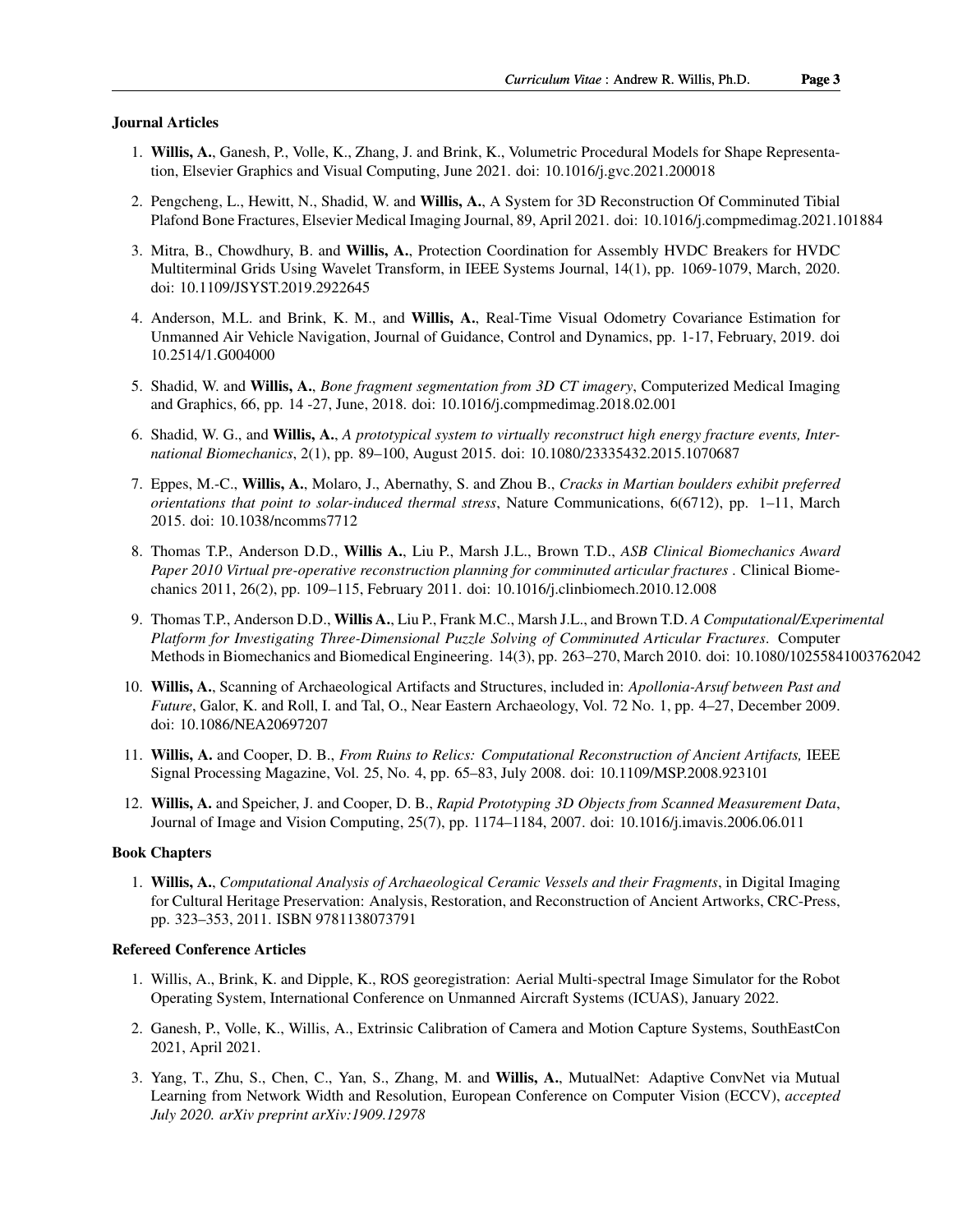- 4. Zhang, J., Willis, A. and Godwin, J., "Compute-bound and low-bandwidth distributed 3D graph-SLAM", Proc. SPIE 11425, Unmanned Systems Technology XXII, 1142504 (19 May 2020); doi: 10.1117/12.2558168
- 5. Hossain, S., Willis, A. and Godwin, J., "Hardware-accelerated SAR simulation with NVIDIA-RTX technology", Proc. SPIE 11393, Algorithms for Synthetic Aperture Radar Imagery XXVII, 113930O (19 May 2020); doi:10.1117/12.2558091
- 6. Brink, K., Sherrill, R., Godwin, J. , Zhang, J. and Willis, A.,"Maplets: An Efficient Approach for Cooperative SLAM Map Building Under Communication and Computation Constraints," 2020 IEEE/ION Position, Location and Navigation Symposium (PLANS), Portland, OR, USA, 2020, pp. 367-374, doi: 10.1109/PLANS46316.2020.9109931.
- 7. Ganesh, P., Volle, K., Willis, A. and Brink, K., "Three Flavors of RGB-D Visual Odometry: Analysis of cost function compromises and covariance estimation accuracy," 2020 IEEE/ION Position, Location and Navigation Symposium (PLANS), Portland, OR, USA, 2020, pp. 1587-1595, doi: 10.1109/PLANS46316.2020.9110166.
- 8. Willis, A., Tabkhi, H. Mendieta, M. and Neff, C., Measuring Compute-Reuse Opportunities for Video Processing Acceleration, IEEE SoutheastCon, pp. 1-8, April 2019. doi: 10.1109/SoutheastCon42311.2019.9020648
- 9. Chandrashekar, A., Papadakis, J., Willis, A., and Gantert, J., *[Structure-From-Motion and RGBD Depth Fusion](http://visionlab.uncc.edu/downloads/arwillis/publications/2018_SeCon_RGBDSfM_Fusion.pdf)*, IEEE SoutheastCon, pp. 1-8, April 2018. doi: 10.1109/SECON.2018.8478927
- 10. Papadakis, J., Willis, A., and Gantert, J., *[RGBD-Sphere SLAM](http://visionlab.uncc.edu/downloads/arwillis/publications/2018_SeCon_RGBD_ShapeSLAM.pdf)*. IEEE SoutheastCon, pp. 1-8, April 2018. doi: 10.1109/SECON.2018.8479218
- 11. Depaola, R. Chimento, C. Anderson, M. L. Brink, K. and Willis, A. *[UAV Navigation with Computer Vision](http://visionlab.uncc.edu/downloads/arwillis/publications/2018_AIAA_Dynamic_Covariance_Estimation_Algorithm_Analysis.pdf) [– Flight Testing a Novel Visual Odometry Technique](http://visionlab.uncc.edu/downloads/arwillis/publications/2018_AIAA_Dynamic_Covariance_Estimation_Algorithm_Analysis.pdf)*, AIAA Guidance, Navigation, and Control Conference, AIAA SciTech Forum, (AIAA 2018-2102), 2018. doi: 10.2514/6.2018-2102
- 12. Willis, A., Papadakis, J. and Brink, K., *[Linear Depth Reconstruction for RGBD Sensors](http://visionlab.uncc.edu/downloads/arwillis/publications/2017_SeCon_DepthImageFiltering.pdf)*, SoutheastCon 2017, pp. 1-7, March, 2017. doi: 10.1109/SECON.2017.7925290
- 13. Tatavarti, A., Papadakis, J. and Willis, A., *[Towards Real-Time Segmentation of 3D Point Cloud Data into Local](http://visionlab.uncc.edu/downloads/arwillis/publications/2017_SeCon_RGBD_PlaneSegmentation.pdf) [Planar Regions](http://visionlab.uncc.edu/downloads/arwillis/publications/2017_SeCon_RGBD_PlaneSegmentation.pdf)*, SoutheastCon 2017, pp. 1-6, March, 2017. doi:10.1109/SECON.2017.7925321
- 14. Papadakis, J. and Willis, A., *[Real-time surface fitting to RGBD sensor data](http://visionlab.uncc.edu/downloads/arwillis/publications/2017_SeCon_RGBD_RealTimeSurfaceFitting.pdf)*, SoutheastCon 2017, pp. 1-7, March, 2017. doi:10.1109/SECON.2017.7925286
- 15. Willis, A., Sahawneh, L. and Brink, K., *[Benchmarking Real-time RGBD Odometry for Light-Duty UAVs](http://visionlab.uncc.edu/downloads/arwillis/publications/2016_SPIE_RealTimeRGBDOdometryV3.pdf)*, SPIE Defense + Commercial Sensing; Three-Dimensional Imaging, Visualization and Display, pp. 1-17, SI16C-SI116-26, April 18-20, 2016. doi: 10.1117/12.2225534
- 16. Willis, A., and Brink, K., *[iGRaND: An Invariant frame for RGBD Sensor Feature Detection and Descriptor](http://visionlab.uncc.edu/downloads/arwillis/publications/2016_SPIE_iGRANDFeature.pdf) [Extraction with Applications](http://visionlab.uncc.edu/downloads/arwillis/publications/2016_SPIE_iGRANDFeature.pdf)*, SPIE Defense + Commercial Sensing; Three-Dimensional Imaging, Visualization and Display, pp. 1-15, SI16C-SI116-27, April 18-20, 2016. doi: 10.1117/12.2225540
- 17. Willis, A., and Brink, K., *[Real-Time Geometric Scene Estimation for RGBD Images using a 3D Box Shape](http://visionlab.uncc.edu/downloads/arwillis/publications/2016_SPIE_ShapeGrammars.pdf) [Grammar](http://visionlab.uncc.edu/downloads/arwillis/publications/2016_SPIE_ShapeGrammars.pdf)*, SPIE Defense + Commercial Sensing; Three-Dimensional Imaging, Visualization and Display, pp. 1-11, SI16C-SI116-28, April 18-20, 2016. doi: 10.1117/12.2225545
- 18. Willis, A., and Brink, K., *[Real-Time RGBD Odometry for Fused-State Navigation Systems](http://visionlab.uncc.edu/downloads/arwillis/publications/2016_ION_PLANS_RealTimeRGBDOdometry.pdf)*, IEEE/ION Position Location and Navigation Symposium (PLANS), pp. 1-9, April 11-14, 2016. doi: 10.1109/PLANS.2016.7479744
- 19. Shue, S., Willis, A., and Weldon, T., *[HubVis: Software for Gravitational Lens Estimation and Visualization from](http://visionlab.uncc.edu/downloads/arwillis/publications/2014_SeCon_GravitationalLensing.pdf) [Hubble Data](http://visionlab.uncc.edu/downloads/arwillis/publications/2014_SeCon_GravitationalLensing.pdf)*, Proceedings of IEEE SoutheastCon, pp. 1-5, March, 2014. doi: 10.1109/SECON.2014.6950682
- 20. Hunter, K.B., Conrad, J.M. and Willis, A., Visible light communication using a digital camera and LED flashlight, Proceedings of IEEE SoutheastCon, pp. 1-5, March 2014. doi: 10.1109/SECON.2014.6950645
- 21. Mahfoud, E. and Willis, A., *[Volumetric Shape Grammars for Image Segmentation and Shape Estimation](http://visionlab.uncc.edu/downloads/arwillis/publications/2013_SeCon_VolumetricShapeGrammars.pdf)*, Proceedings of IEEE SoutheastCon, pp. 1-6, 2013. doi: 10.1109/SECON.2013.6567386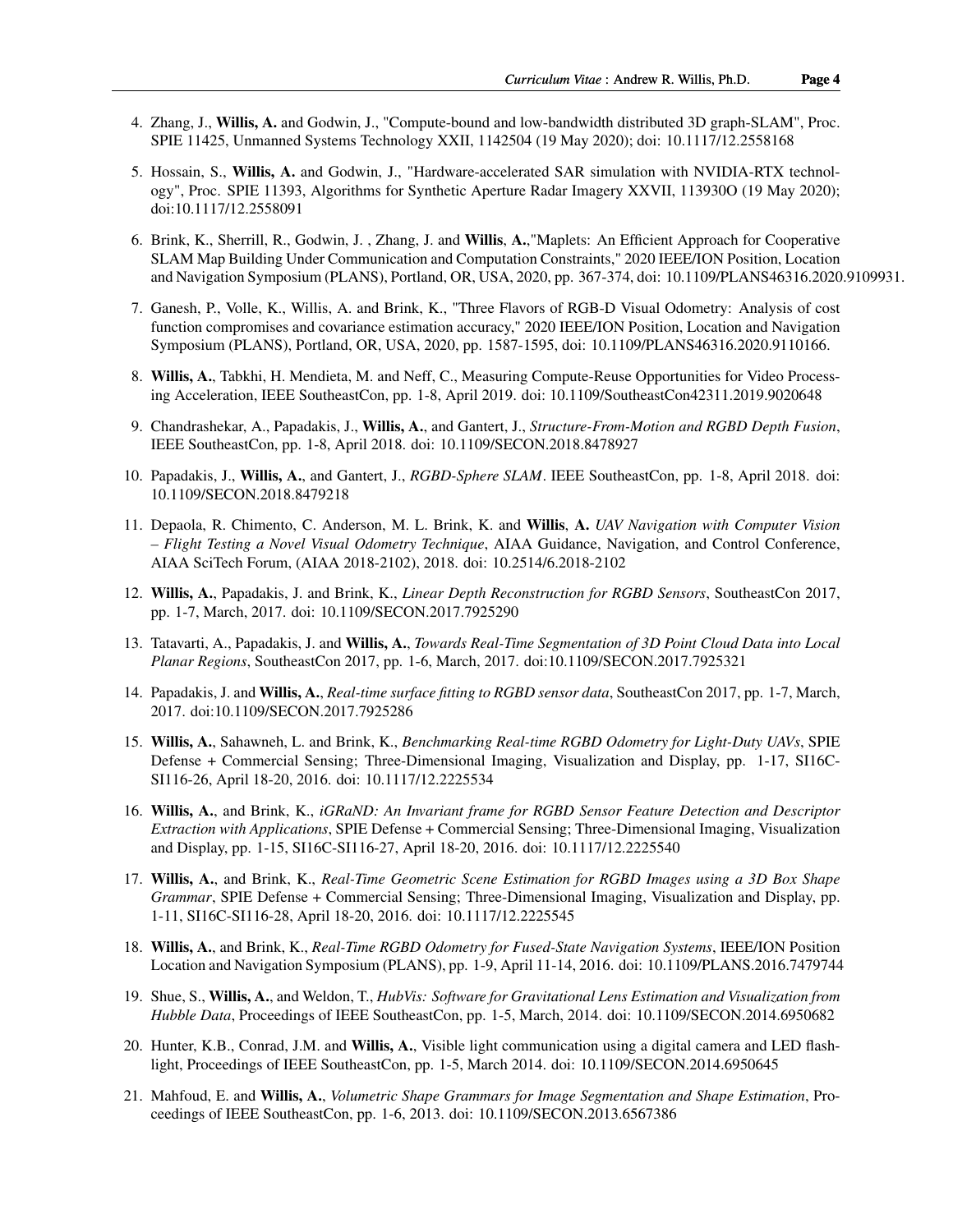- 22. Shadid, W. and Willis, A., Bone Fragment Segmentation From 3D CT Imagery Using the Probabilistic Watershed Transform, Proceedings of IEEE SoutheastCon, pp. 1-8, 2013. doi: 10.1109/SECON.2013.6567509
- 23. Longjiang, E. Shadid, W. and Willis, A., Using a MAP-MRF model to improve 3D mesh segmentation algorithms, Proceedings of IEEE SoutheastCon, pp. 1-7, 2013. doi: 10.1109/SECON.2013.6567483
- 24. Willis, A. and Sui, Y. and Galor, K. and Sanders, D., *[Estimating Gothic Facade Architecture from Imagery](http://www.visionlab.uncc.edu/downloads/arwillis/publications/2010_ACVA_GothicWindow.pdf)*, Conference on Computer Vision and Pattern Recognition (CVPR) Workshop, June 14, pp. 43–48, 2010. doi: 10.1109/CVPRW.2010.5543519
- 25. Gay, E. and Galor, K. and Cooper, D. and Willis, A. and Kimia, B. and Taubin, G. and Sanders, D. *et. al.*, *[REVEAL Intermediate Report](http://www.visionlab.uncc.edu/downloads/arwillis/publications/2010_ACVA_REVEALReport.pdf)*, Conference on Computer Vision and Pattern Recognition (CVPR) Workshop, June 14, pp. 1–6, 2010. doi: 10.1109/CVPRW.2010.5543548
- 26. Galor, K. and Sanders, D. and Willis, A. and Kimia, B. and Tal, O. and Taubin, *[Semi-Automated Data Capture](http://visionlab.uncc.edu/downloads/arwillis/publications/2009_RemoteSensing_VirtualArchaeology.pdf) [and Image Processing: new routes to interactive 3D models](http://visionlab.uncc.edu/downloads/arwillis/publications/2009_RemoteSensing_VirtualArchaeology.pdf)*, in Proceedings III International Conference on Remote Sensing in Archaeology, Tamil Nadu, Tiruchirappalli, India, August 2009.
- 27. Willis, A. and Zhou, B., *[Ridge Walking for 3D Surface Segmentation](http://visionlab.uncc.edu/downloads/arwillis/publications/2010_3DPVT_RidgeWalking.pdf)*, Fifth International Symposium on 3D Data Processing, Visualization and Transmission (3DPVT), May 17-20, Paris, France, 2010.
- 28. Willis, A. and Sui, Y., *[Robot 2D Self-Localization Using Range Pattern Matching via the Discrete Fourier Trans](http://visionlab.uncc.edu/downloads/arwillis/publications/2010_SeCon_DFTLocalization.pdf)[form](http://visionlab.uncc.edu/downloads/arwillis/publications/2010_SeCon_DFTLocalization.pdf)*, IEEE Southeastcon, Charlotte, NC, March, pp. 408–411, 2010. doi: 10.1109/SECON.2010.5453840
- 29. Willis, A. and Sui, Y., *[An Algebraic Model for fast Corner Detection](http://visionlab.uncc.edu/downloads/arwillis/publications/2009_ICCV_AlgebraicCornerDetection.pdf)*, International Conference on Computer Vision (ICCV), pp. 2296–2302, September 29-October 2, Kyoto, Japan, 2009. doi: 10.1109/ICCV.2009.5459443
- 30. Willis, A. and Sui, Y. and Galor, K., *[Parsing Architecture within Plan Drawings with Application to Me](http://visionlab.uncc.edu/downloads/arwillis/publications/2009_VAST_FloorPlanParsing.pdf)[dieval Castles and Fortresses](http://visionlab.uncc.edu/downloads/arwillis/publications/2009_VAST_FloorPlanParsing.pdf)*, International Symposium on Virtual Reality, Archaeology, and Cultural Heritage (VAST), September 22-25, St. Julians, Malta, 2009. ISBN: 978-3-905674-18-7
- 31. Zhou, B. and Willis, A. and Sui, Y. and Anderson, D. and Brown, T. and Thomas, T., *[Virtual 3D Bone Fracture](http://visionlab.uncc.edu/downloads/arwillis/publications/2009_3DIM_InterfragmentaryMatching.pdf) [Reconstruction via Inter-Fragmentary Surface Alignment](http://visionlab.uncc.edu/downloads/arwillis/publications/2009_3DIM_InterfragmentaryMatching.pdf)*, IEEE Workshop on 3D Digital Imaging and Modeling (3DIM), October 3-4, Kyoto, Japan, pp. 1809–1816, 2009. doi: 10.1109/ICCVW.2009.5457502
- 32. Willis, A. and Zapata, M. and Conrad, J., *[Linear Methods for Calibrating LIDAR-and-Camera Systems](http://visionlab.uncc.edu/downloads/arwillis/publications/2009_MASCOTS_LidarCameraCalib.pdf)*, IEEE/ACM International Symposium on Modeling, Analysis, and Simulation of Computer and Telecommunication Systems (MASCOTS), September 21-23, London, UK, pp. 1–3, 2009. doi: 10.1109/MASCOT.2009.5366801
- 33. Thomas, T.P., and Anderson D.D., and Willis, A., and Marsh, J.L., and Brown T.D. *A development platform for three-dimensional puzzle solving of comminuted articular fractures*. 55th Annual Meeting of the Orthopaedic Research Society (ORS), February 22–25, 2009, Las Vegas, Nevada.
- 34. Willis, A. and Sui, Y. and Ringle, W. and Galor, K., *[Design and Implementation of an Inexpensive LIDAR](http://www.visionlab.uncc.edu/downloads/arwillis/publications/2008_SPIE_EImaging_LIDARSensing.pdf) [Scanning System with Applications in Archaeology and Anthropology](http://www.visionlab.uncc.edu/downloads/arwillis/publications/2008_SPIE_EImaging_LIDARSensing.pdf)*, SPIE-IS&T Electronic Imaging, January 18–22, San Jose, California, Proc of SPIE Vol. 7239, pp. 7239031-7238938, 2009. doi: 10.1117/12.804535
- 35. Zhou, B. and Willis, A. and Sui, Y. and Anderson, D. and Thomas, T. P. and Brown, T., *[Improving Inter](http://www.visionlab.uncc.edu/downloads/arwillis/publications/2008_SPIE_UserPuzzle.pdf)[fragmentary Alignment for Virtual 3D Reconstruction of Highly Fragmented Bone Fractures](http://www.visionlab.uncc.edu/downloads/arwillis/publications/2008_SPIE_UserPuzzle.pdf)*, SPIE Medical Imaging, February 9–15, Lake Buena Vista, Florida, Vol. 7259, pp. 7259341-7259349, 2009. doi: 10.1117/12.810967
- 36. Liu, P. and Willis, A. and Sui, Y., *[Stereoscopic 3D Reconstruction using Motorized Zoom Lenses within an](http://www.visionlab.uncc.edu/downloads/arwillis/publications/2008_SPIE_EImaging_StereoPaper.pdf) [Embedded System](http://www.visionlab.uncc.edu/downloads/arwillis/publications/2008_SPIE_EImaging_StereoPaper.pdf)*, SPIE-IS&T Electronic Imaging: Image Processing and Machine Vision Applications II, January 18–22, San Jose, California, Vol. 7251, pp. 72510W-72510W-12, 2009. doi: 10.1117/12.805732
- 37. Willis, A. and Shadid, W. and Eppes, M., *[Mining Remote Image Repositories with Application to Mars Rover](http://www.visionlab.uncc.edu/downloads/arwillis/publications/2008_SPIE_EImaging_NASAPaper.pdf) [Stereoscopic Image Datasets](http://www.visionlab.uncc.edu/downloads/arwillis/publications/2008_SPIE_EImaging_NASAPaper.pdf)*, SPIE-IS&T Electronic Imaging: Image Processing and Machine Vision Applications II, January 18–22, San Jose, California, Vol. 7251, pp. 72510M-72510M-10, 2009. doi: 10.1117/12.806134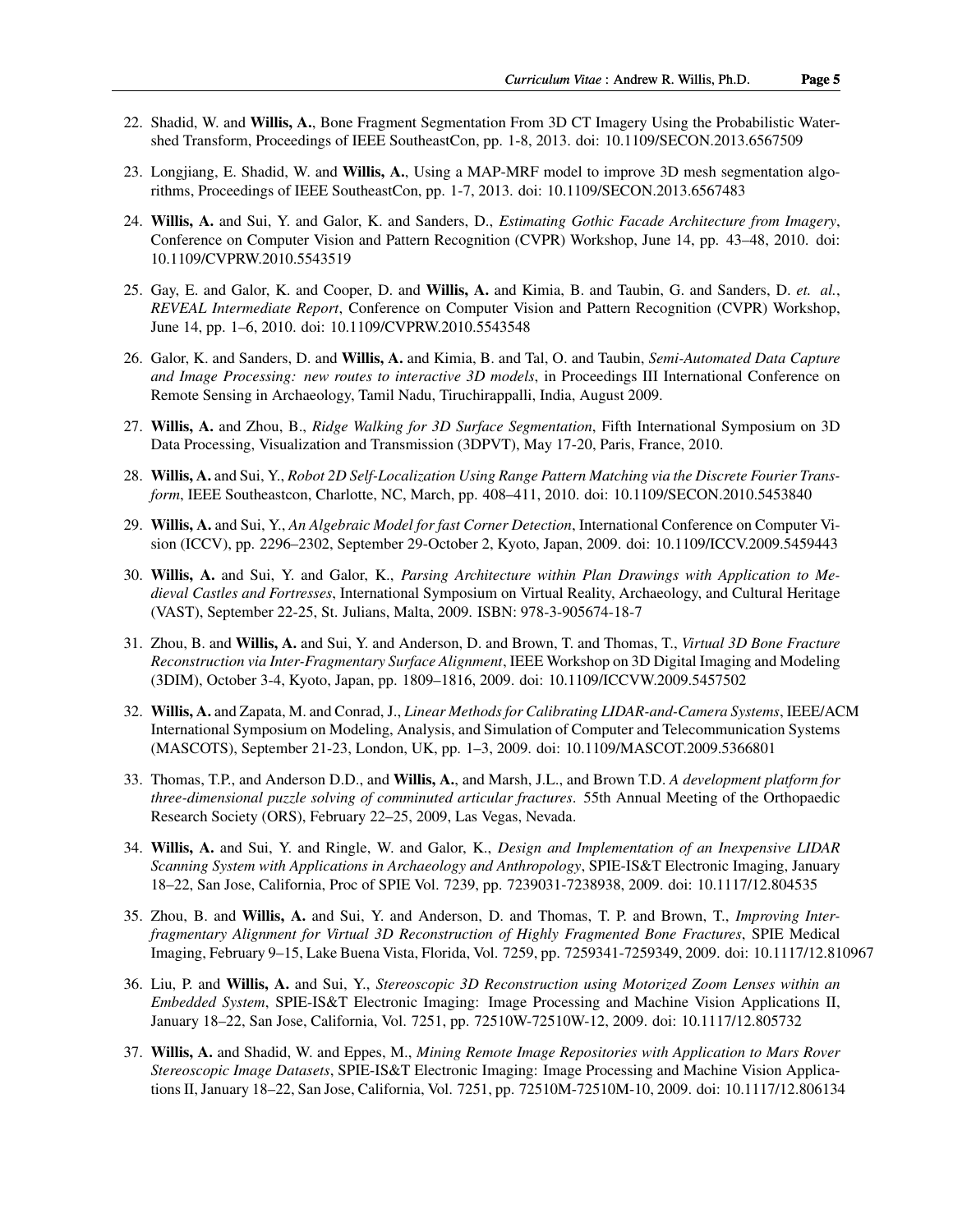- 38. Sui, Y. and Willis, A., *[Using Markov Random Fields and Algebraic Geometry to Extract 3D Symmetry Prop](http://www.visionlab.uncc.edu/downloads/arwillis/publications/2008_3DPVT_SurfaceMRF.pdf)[erties](http://www.visionlab.uncc.edu/downloads/arwillis/publications/2008_3DPVT_SurfaceMRF.pdf)*, Fourth International Symposium on 3D Data Processing, Visualization and Transmission (3DPVT), June 18-20, Atlanta, GA, 2008.
- 39. Kim, J.-T. and Oh, J-S. and Willis, A., Automatic Control of a Camera Signal for Monitoring Systems, International Conference on Image Processing, Computer Vision, and Pattern Recognition (IPCV), July 14-17*,* Las Vegas, Nevada, 2008.
- 40. Willis, A. and Conrad, J., *[Design of Intelligent Spacecraft: An Interdisciplinary Engineering Education Course,](http://www.visionlab.uncc.edu/downloads/arwillis/publications/2007_SpacecraftDesignCourse.pdf)* ASEE Annual Conference & Exposition June 22-25, Pittsburgh, PA, 2008.
- 41. Willis, A. and Conrad, J., *Senior Design Project: A Robotic System using Stereoscopic Cameras for Navigation,* ASEE Annual Conference & Exposition June 22-25, Pittsburgh, PA, 2008.
- 42. Willis, A. and Anderson, D. and Thomas, T. and Brown, T. and Marsh, J.L., *[3D Reconstruction of Highly](http://www.visionlab.uncc.edu/downloads/arwillis/publications/2006_SPIE_BonePuzzle.pdf) [Fragmented Bone Fractures](http://www.visionlab.uncc.edu/downloads/arwillis/publications/2006_SPIE_BonePuzzle.pdf)*, Proceedings of SPIE Volume 6512, pp. 65121P1–65121P10, SPIE Conference on Medical Imaging, February 17–22, San Diego, California, 2007. doi: 10.1117/12.708683
- 43. Anderson, D. and Thomas, T. and Willis, A. and Brown, T. and Marsh, J.L., *Identifying Fragment Morphology for 3-D Puzzle Solving/Surgical Planning,* 53rd Annual Meeting of the Orthopaedic Research Society (ORS), February 11-14, San Diego, California. Abstract 4161A26492, 2007.
- 44. Mack, C. and Mogallapu, V. and Willis, A. and Weldon, T., *[Exploiting Typical Clinical Imaging Constraints for](http://www.visionlab.uncc.edu/downloads/arwillis/publications/2007_SECon_MedicalImaging.pdf) [3D Outer Bone Surface Segmentation](http://www.visionlab.uncc.edu/downloads/arwillis/publications/2007_SECon_MedicalImaging.pdf)*, IEEE Southeastcon, Richmond, VA, March, 2007. doi: 10.1109/SECON.2007.342956
- 45. Willis, A. and Cooper D. B., *[Estimating a-Priori Unknown 3D Axially Symmetric Surfaces from Noisy Mea](http://www.visionlab.uncc.edu/downloads/arwillis/publications/2006_3DPVT_ProfileAssemble.pdf)[surements of their Fragments](http://www.visionlab.uncc.edu/downloads/arwillis/publications/2006_3DPVT_ProfileAssemble.pdf)*, Third International Symposium on 3D Data Processing, Visualization and Transmission (3DPVT), pp. 334-341, 2006. doi: 10.1109/3DPVT.2006.56
- 46. Saykol, E. and Saygin, Y. and Ercil, A. and Willis, A. and Joukowsky, M. and Cooper, D. B., *[A Web Service](http://www.visionlab.uncc.edu/downloads/arwillis/publications/2005_ISCIS_WebDatabase.pdf) [Platform for Web-Accessible Archaeological Databases](http://www.visionlab.uncc.edu/downloads/arwillis/publications/2005_ISCIS_WebDatabase.pdf)*, ISCIS (International Symposium on Computer and Information Sciences), pp. 362-370, 2005.
- 47. Willis, A. and Aspelund, K. *et. al.*, *[Computational Schemes for Biomimetic Sculpture,](http://www.visionlab.uncc.edu/downloads/arwillis/publications/2005_ACM_CreativityCognition.pdf)* 5th International Conference on Creativity and Cognition (C&C), ACM SIGCHI Conference, pp. 22-31, London, April 12–14, 2005. doi: 10.1145/1056224.1056230
- 48. Willis, A. and Speicher, J. and Cooper, D. B., *[Surface Sculpting with Stochastic Deformable 3D Surfaces](http://www.visionlab.uncc.edu/downloads/arwillis/publications/2004_ICPR_MRFSculpting.pdf)*, International Conference on Pattern Recognition (ICPR), Vol. II, pp. 249–252, 2004. doi: 10.1109/ICPR.2004.1334147
- 49. Willis, A. and Cooper, D. B., *[Alignment of Multiple Non-Overlapping Axially Symmetric 3D Datasets](http://www.visionlab.uncc.edu/downloads/arwillis/publications/2004_ICPR_PotFragmentAlign.pdf)*, International Conference on Pattern Recognition (ICPR), Vol. IV, pp. 96–9, 2004. doi: 10.1109/ICPR.2004.1333714
- 50. Willis, A. and Cooper, D. B., *[Bayesian Assembly of 3D Axially Symmetric Shapes from Fragments,](http://www.visionlab.uncc.edu/downloads/arwillis/publications/2004_CVPR_PotAssembly.pdf)* Conference on Computer Vision and Pattern Recognition (CVPR), Vol. I, pp. 82–89, 2004. doi: 10.1109/CVPR.2004.1315017
- 51. Saykol, E., and Ercil, A., Willis, A., Joukowsky, M. and Cooper, D. B., *[Design and Implementation of a](http://www.visionlab.uncc.edu/downloads/arwillis/publications/2004_VAST_WebDatabase.pdf) [Multimedia Integrated Database of Archaeological Sites on a Web Service Platform](http://www.visionlab.uncc.edu/downloads/arwillis/publications/2004_VAST_WebDatabase.pdf)*, International Symposium on Virtual Reality, Archaeology, and Cultural Heritage (VAST), pp. 23-28, 2004.
- 52. Willis, A. and Cooper, D. B. *et. al.*, *[Accurately Estimating Sherd 3D Surface Geometry with Application to](http://www.visionlab.uncc.edu/downloads/arwillis/publications/2003_CVPR_ACVAWorkshop.pdf) [Pot Reconstruction,](http://www.visionlab.uncc.edu/downloads/arwillis/publications/2003_CVPR_ACVAWorkshop.pdf)* Conference on Computer Vision and Pattern Recognition (CVPR) Workshop, 2003. doi: 10.1109/CVPRW.2003.10014
- 53. Willis, A. and Cooper, D. B. *et. al.*, *[Bayesian Pot-Assembly from Fragments as Problems in Perceptual-](http://www.visionlab.uncc.edu/downloads/arwillis/publications/2002_ICPR_PotAssembly.pdf)[Grouping and Geometric-Learning](http://www.visionlab.uncc.edu/downloads/arwillis/publications/2002_ICPR_PotAssembly.pdf)*, International Conference on Pattern Recognition (ICPR), Vol. III, pp. 297–302, 2002. doi: 10.1109/ICPR.2002.1047853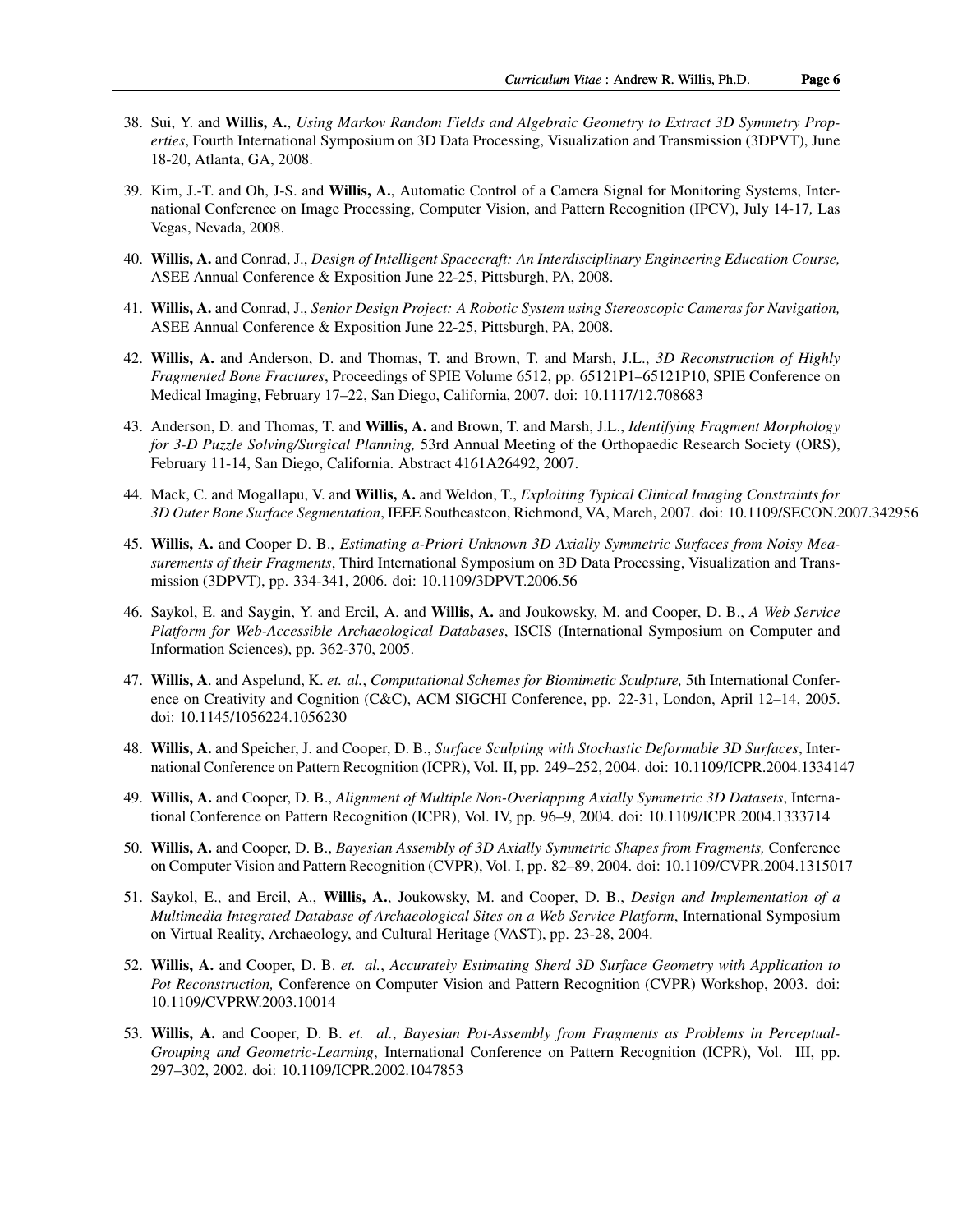54. Cooper, D. B., and Willis, A. and Orriols, X., and Leymarie, F., and Mumford, D. *et. al.*, *[Assembling Virtual](http://www.visionlab.uncc.edu/downloads/arwillis/publications/2001_VAST_PotSystem.pdf) [Pots from 3D Measurements of their Fragments](http://www.visionlab.uncc.edu/downloads/arwillis/publications/2001_VAST_PotSystem.pdf)*, International Symposium on Virtual Reality Archaeology and Cultural Heritage (VAST), pp. 241–253, 2001. doi: 10.1145/584993.585032

### Un-refereed Conference Articles

- 1. Aspelund, K. and Hatcher, D. and Willis, A. *et. al., Exhibit : Computational Schemes for Biomimetic Sculpture,* 5th International Conference on Creativity and Cognition (C&C), ACM SIGCHI Conference, pp. 298–300, London, April 12–14, 2005.
- 2. Willis, A. and Orriols, X. *et. al., Extracting Axially Symmetric 3D Geometry from Limited 3D Range Data*, Technical Report LEMS-192, Brown University, Providence, RI, 2001.

## INVITED TALKS

- 1. *Hardware Acceleration for Synthetic Aperture Radar Simulation*, Air Force Research Laboratory/University of Florida, Research and Engineering Education Facility (UF-REEF), Eglin AFB, Shalimar, FL, July 23, 2019.
- 2. *Real-Time Target Tracking and Recognition from Dense Range Images,* Air Force Research Laboratory/University of Florida, Research and Engineering Education Facility (UF-REEF), Eglin AFB, Shalimar, FL, July 20, 2017.
- 3. *Shape Grammars for Real-Time Target Tracking and Recognition from Dense Range Images,* Air Force Research Laboratory, Eglin AFB, Shalimar, FL, August 14, 2017.
- 4. *RGBD Image Processing Results from My NRC Fellowship Experience*, Air Force Research Laboratory/University of Florida Research and Engineering Education Facility (UF-REEF), Eglin AFB, Shalimar, FL, June 16, 2016.
- 5. *Semantic 3D Scene Modeling and Understanding with Shape Grammars*, Air Force Research Laboratory/University of Florida Research and Engineering Education Facility (UF-REEF), Eglin AFB, Shalimar, FL, July 23, 2015.
- 6. *REVEAL: Leveraging 2D and 3D Image Data for Virtual Analysis and Reconstruction of Architecture*, Brown University Workshop on the Future of Excavation, May 7, 2011.
- 7. *Computer Vision and Biological Taxonomy,* presented at University of North Carolina at Greensboro, Seminar on New Directions in Visualization: Perspectives from Biology and Computer Science, April 4, 2008.
- 8. *Semi-Automatic 3D Reconstruction of Objects from their Fragments* presented at Iowa Institute of Biomedical Imaging (IIBI), University of Iowa, Department of Electrical and Computer Engineering and Department of Orthopedic Surgery, November 6, 2007.
- 9. *Knowledge Modeling, Computational 3D Puzzle Solving, and Automatic Assembly of Archaeological Pottery* presented at:
	- (a) Kyungpook National University, Korea UNCC exchange program, January 19, 2006.
	- (b) Eta Kappa Nu Honor Society Seminar Series, Charlotte, North Carolina, October 4, 2005.
- 10. *Manipulation and Learning of 3D Stochastic Shape Models with Application to Archaeology*, presented at Massachusetts Institute of Technology Computer Science and Artificial Intelligence Laboratory (MIT - CSAIL), December 8, 2004.
- 11. *Stochastic Models for Estimation, Classification, and Deformation,* presented at Goldsmiths University of London, July 6, 2004.
- 12. *Assembling Virtual Pots from 3D Measurements of their Fragments (Geometric Learning),* presented at :
	- (a) The Italy-United States Workshop : The Reconstruction of Archaeological Landscapes through Digital Technologies, at Boston University, Boston, Massachusetts, November 3, 2001.
	- (b) The Computer Science and Engineering Divisions of Sabanci University, Istanbul, Turkey, November 25- 26, 2001.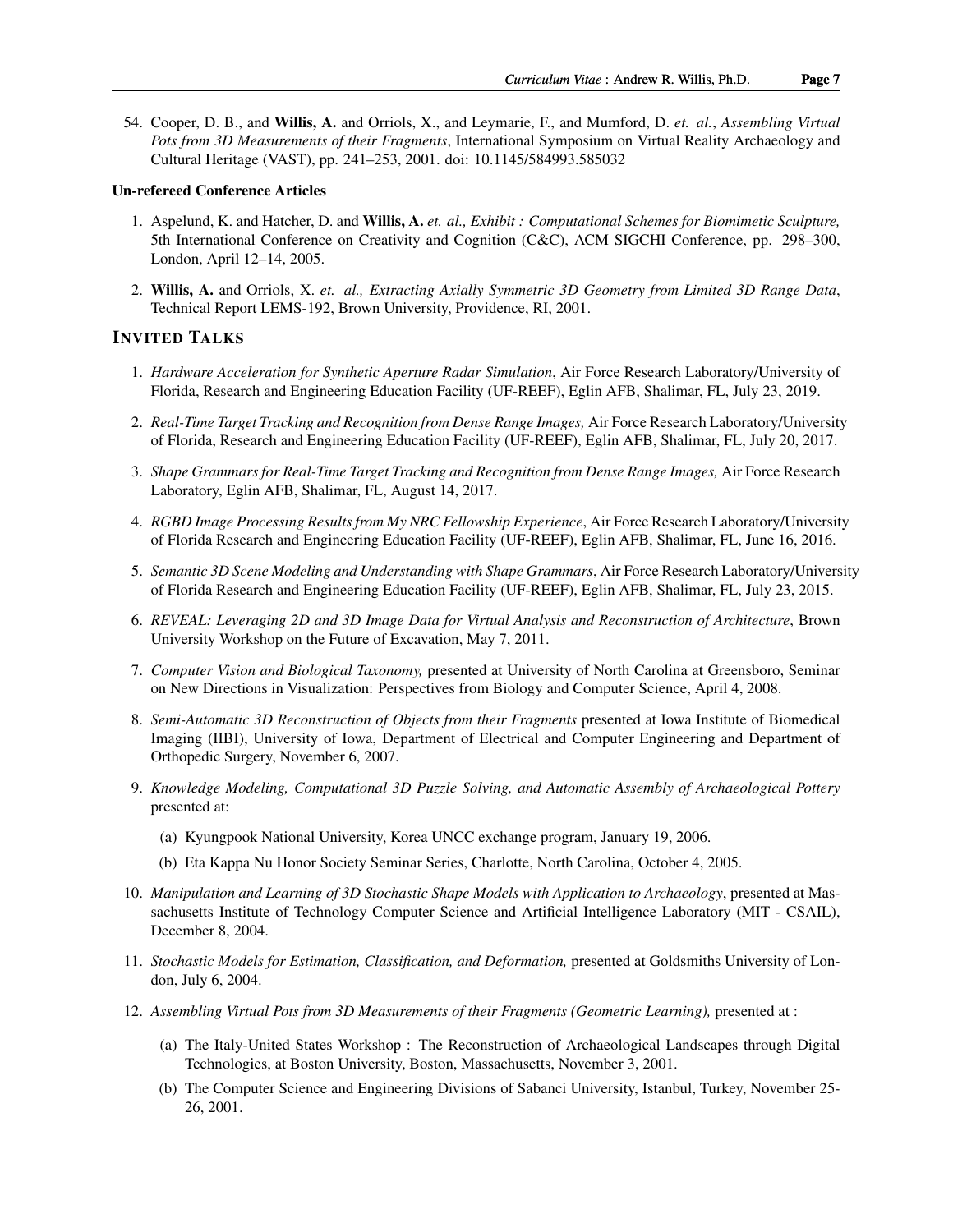### RESEARCH GRANTS (TOTAL \$1,039,320)

#### Research (Total \$1,137,399, sole PI \$983,606, co-PI for \$175,293)

- 1. Willis, A., GPS-Free Synthetic Aperture Radar Focusing Algorithms (continuation), AFRL, 8/1/2021 7/31/2022, \$66,000.
- 2. Willis, A., GPS-Free Synthetic Aperture Radar Focusing Algorithms, AFRL, 8/1/2020 7/31/2021, \$50,000.
- 3. Eppes, M. and Willis, A., *NASA-MDAP: An Investigation of Physical Weathering on Mars using New Web-Based, User-Friendly, 3-D MER Data-Mining Software*, NASA Mars Data Analysis Program (NASA-MDAP), 8/1/09 - 7/31/12, \$161,648.
- 4. Willis, A., *New Approaches to Assess and Forestall Osteoarthritis in Injured Joints*, University of Iowa, 9/1/07  $-8/31/12$ , \$108,000.
- 5. Willis, A., *NSF-IIS 0808718: Core Computer Vision Research: Promoting Paradigm Shifts in Archaeology*, NSF Intelligent Information Systems (IIS-III-CXT), 9/1/08 – 8/31/12, \$2,638,964 full award, \$305,000 subcontract.
- 6. Willis, A., NIH 1 *P50 AR055533-01 CORT: New Approaches to Assess and Forestall Osteoarthritis in Injured Joints*, NIH Clinical Research Center Grant (NIH-P50), 9/1/07 – 8/31/12, \$7,435,286 full award, \$178,290 subcontract.
- 7. Hildreth, J., and Willis, A., *NHRMC Inpatient Bed Tower Renovation (3D Imaging of Existing Hospital Infrastructure)*, Rodgers Builders Inc. (local industry), 7/28/09 - 1/31/10, \$13,645.
- 8. Willis, A., *NIH-R21 AR054015: Quantifying Fracture Severity Using a 3-D Puzzle Solving Approach*, NIH Exploratory/Developmental Research Grant Award (NIH-R21), 7/1/08 – 4/31/10, \$359,273 full award, \$173,508 subcontract.
- 9. Willis, A., *Rebuilding the Past : Virtual Reconstruction of Collapsed Ancient Structures*, UNCC Faculty Research Grant (UNCC-FRG), 1/1/07 - 5/31/08, \$6,000.
- 10. Willis, A., *Power Efficient Implementation of a Hardware Accelerated Real-Time 3D Reconstruction System*, NASA: North Carolina Space Grant New Investigations Program (NC Spacegrant-NIP), 7/1/07 - 6/30/08, \$25,000.
- 11. Willis, A., *IIS-ITR: 3D Free Form Models for the Representation, Manipulation, and Recovery of Shape, with Applications to Archaeology and Virtual Sculpting*, NSF Information Technology Research (IIS-ITR), subcontract from Brown University #IIS-0205477, 1/1/07 - 9/1/08, \$2,055,616 full award, \$46,729 subcontract.

#### Education (Total \$21,500, sole PI \$21,500)

- 1. Willis, A., *FY 2010 NSF REU: Digital Models of Medieval Architecture for Reconstruction of Ancient Castles*, NSF Research Experience for Undergraduates (NSF-REU), 8/15/09 – 7/31/10, \$8,000.
- 2. Willis, A., *Senior Design Project: FPGA Implementation of the ITU G.729a Speech Compression Codec,* NASA/NC Spacegrant: Exploration Systems Mission Directorate (NASA-ESMD) Design Award, 9/1/08 - 4/15/09, \$2,000.
- 3. Willis, A., *A Course Proposal: Design of Intelligent Spacecraft*, NASA/NC Spacegrant: Higher Education Program (NC Spacegrant-HEP), 7/1/06 - 6/30/08, \$10,000.
- 4. Willis, A., *Senior Design Project: Real-Time Stereoscopic 3D Reconstruction on Low-Power FPGA Systems,* NASA/NC Space Grant: Exploration Systems Mission Directorate (NASA-ESMD) Design Award, 1/1/07 - 9/15/07, \$1,500.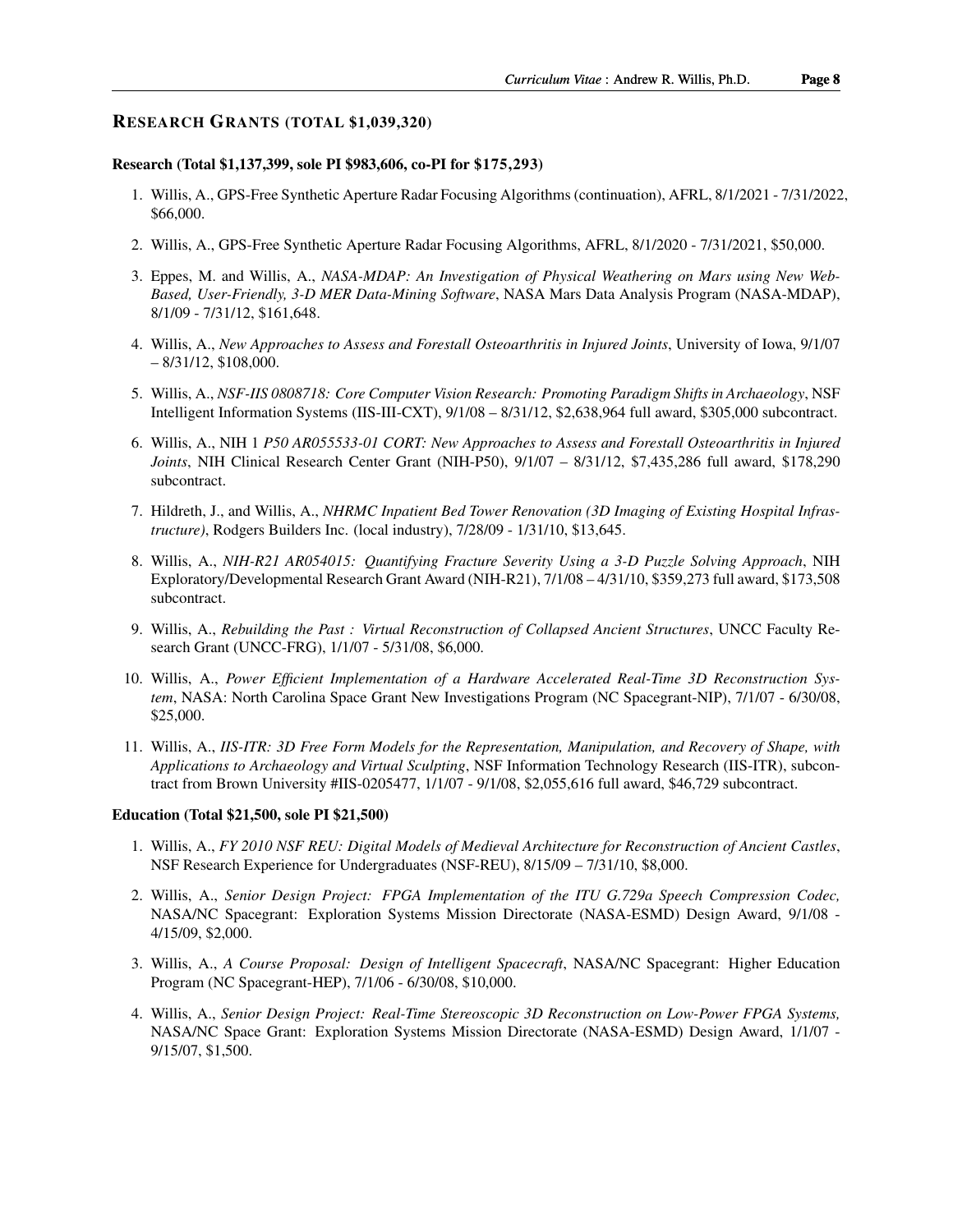# RECENT RESEARCH COLLABORATIONS

Davidson College • *Anthropology Department:* William Ringle. Air Force Research Laboratory • *RWWI:* Kevin Brink, Jamie Godwin. University of Florida • *Department of Mechanical and Aerospace Engineering:* Matthew Hale. University of North Carolina at Charlotte • *Department of Electrical and Computer Engineering*: James Conrad, Hamed Tabkhi *Geology and Earth Sciences:* Martha Eppes.

# PROFESSIONAL AFFILIATIONS

#### Professional Societies

- 1. [Institute of Electrical and Electronics Engineers](http://www.ieee.org/) (IEEE) (1995 2005), Senior Member (2006-present)
- 2. [Association for Computing Machinery](http://www.acm.org/) (ACM) (2004 2012), Senior Member (2013 present)
- 3. [American Association for the Advancement of Science](http://www.aaas.org/) (AAAS) (2005 2008)
- 4. [American Society for Engineering Education](http://www.asee.org/) (ASEE) (2005 2009)
- 5. [The International Society for Optical Engineering](http://www.spie.org/) (SPIE) (2006 2007, 2010)

#### Honor Societies

- 1. [Sigma Xi, The Scientific Research Society](http://www.sigmaxi.org/) (2003 present)
- 2. [Eta Kappa Nu, An Electrical and Computer Engineering Honor Society](http://www.hkn.org/) (2006 present)
- 3. [Phi Delta Beta, An Honor Society for International Scholars](http://www.phibetadelta.org/) (2008 present)

#### **Honors**

- 1. John H. Maxheim Faculty Fellowship (2008); Awarded by: UNCC College of Engineering; Recognizes outstanding research performance as a junior faculty member. Awarded to 1 member of the college (∼1 in 100 engineering faculty members receive this award each year).
- 2. William States Lee Award for Graduate Teaching Excellence (2018); Awarded by: UNCC College of Engineering; Recognizes outstanding teaching performance for graduate coursework. Awarded to 1 member of the college (∼1 in 100 engineering faculty members receive this award each year).

### External Media Research Exposure

- 1. "Quest for the Lost Maya", National Geographic Television Special. This one hour episode produced by National Geographic aired for the first time on October 2, 2013. It describes current archaeological research the Mayan civilization in the Yucatan Peninsula. The archaeological 3D scanning field work is featured at a time index of 32 minutes from the video start time.
- 2. "Piecing the Past", by Lisa DeKeukelaere, Scientific American, Sept. 2004, p. 30. This is a one page Scientific American article written by their staff, motivated by an IEEE conference publication, and is devoted to discussing research on 3D pot shape estimation from dense data laser scans of fragments found at archaeological sites.
- 3. Oct 2004. A 1.5 minute TV Channel 10 segment, on the 6:00 PM news, devoted to our work on archaeological pot estimation and reconstruction of other structures. This was motivated by the Scientific American article, and in preparation they spent two hours shooting material to present this work.

#### Unsolicited Public Research Exposure

• 11"x12" article "University Archaeologists Really Starting to Dig Technology" in Investor's Business Daily", June 14, 2005, page A4, discussed results on digital archaeology research resulting from collaborations between UNCC and Brown University. (They say that this newsletter is the 2nd largest-circulation business newsletter in the US.)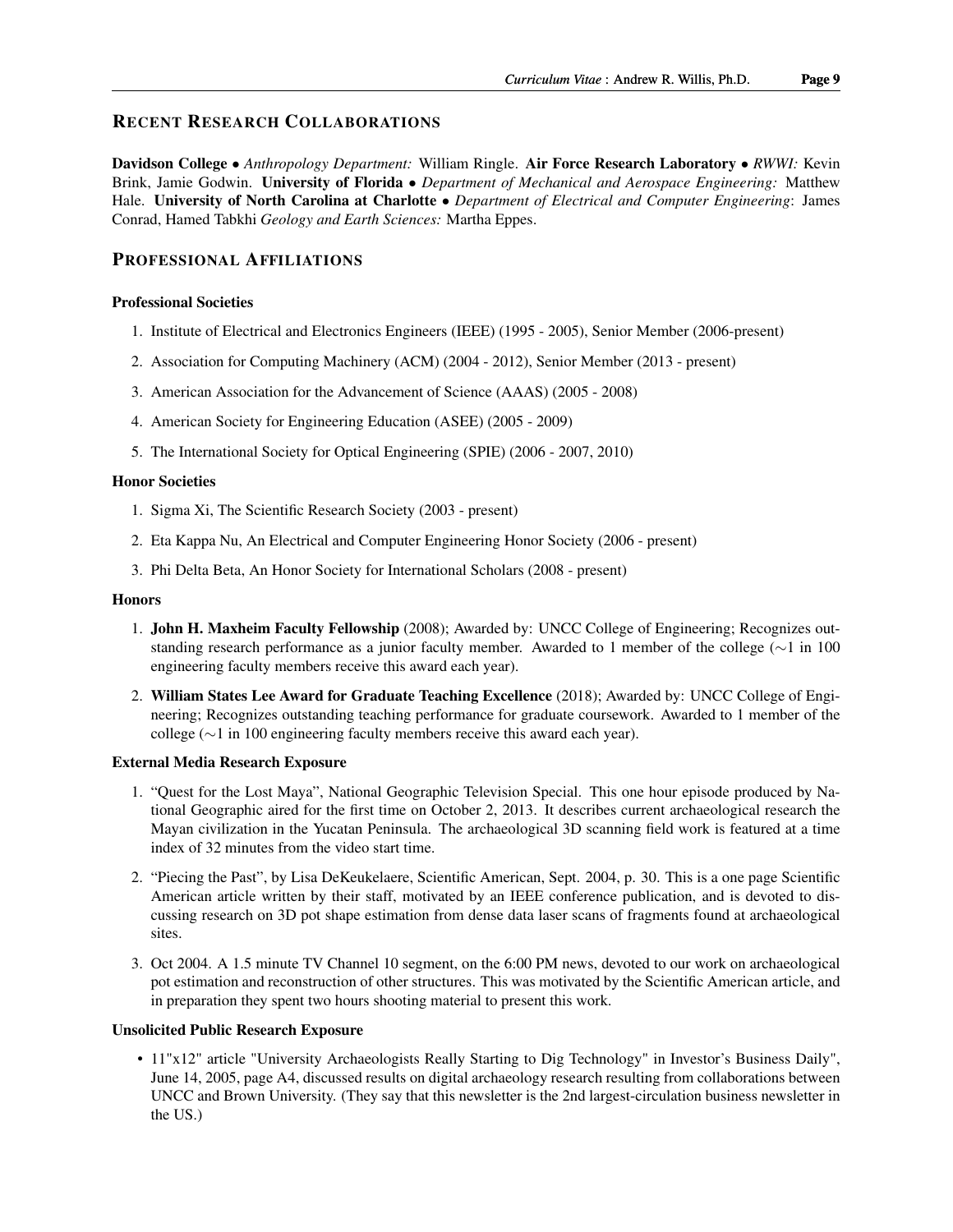# TEACHING

# *Synopsis:*

- *Teaching: Taught 49 semester-long courses covering 19 different topics (32 undergraduate, 17 graduate).*
- *Curriculum: Developed or re-designed 15 courses (7 undergraduate, 8 graduate) 4 of which have been approved as part of the UNC Charlotte course catalog and 7 seminar courses on advanced topics. Mentored 12 undergraduate senior design projects and 3 independent study projects.*
- *Advising: 6 Ph.D. students (4 graduated, 2 current), 7 MS Thesis students (7 graduated).*

## Courses Taught - University of North Carolina at Charlotte

# Undergraduate Courses

- 1. (core curriculum course) ENGR3295 Multidisciplinary Professional Development
	- Spring 2020
- 2. (core curriculum course) ECGR2103 Computer Utilization in C++
	- Spring 2013 (developed completely new course material)
- 3. (core curriculum course) ECGR2254 Analytical Foundations of Electrical and Computer Engineering
	- Spring 2020 (developed completely new course material, team-taught this course)
- 4. (core curriculum course) ECGR3111 Signals and Systems
	- Fall 2017 (major re-design for this course)
	- Fall 2014
	- Spring 2014
	- Spring 2012 (developed completely new course material, team-taught this course)
	- Spring 2020 (developed new course material)
- 5. (core curriculum course) ECGR4124/5124 Digital Signal Processing
	- Fall 2019
	- Fall 2018 (new project materials)
	- Fall 2017
	- Fall 2016
	- Fall 2014
	- Fall 2013
	- Fall 2012
	- Fall 2011
	- Fall 2010
	- Fall 2009
	- Fall 2008
	- Fall 2007
	- Fall 2006
	- Fall 2005 (developed completely new course material)

6. (developed and adopted course) ECGR4103/5103 Applied Computer Graphics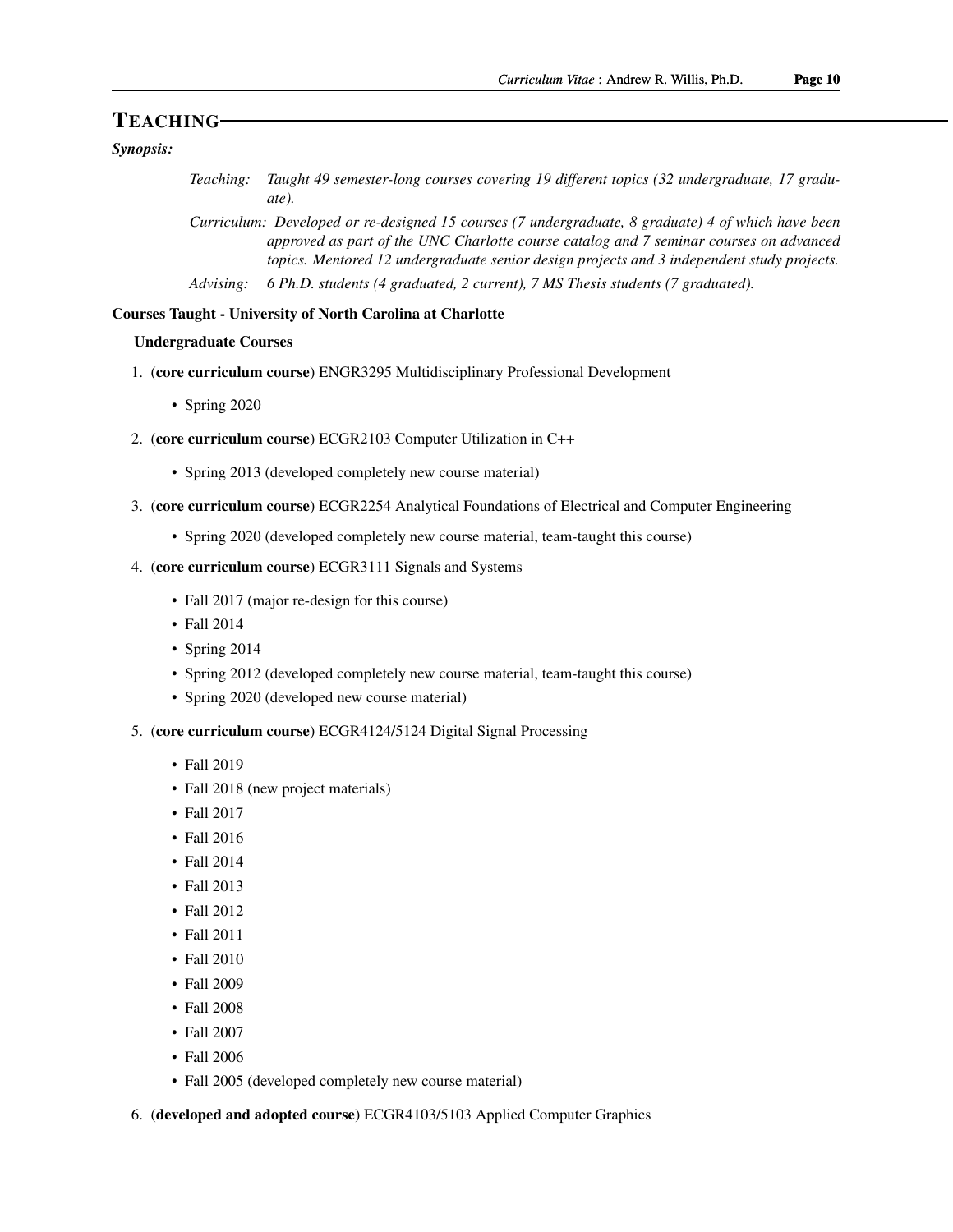- Fall 2018
- Fall 2016
- Spring 2015
- Fall 2013
- Fall 2011
- Spring 2008
- Spring 2005
- 7. (developed and adopted course) ECGR4222/5222 Multidimensional Stochastic Signal Processing
	- Spring 2011
- 8. (developed course) ECGR3090/6090/8090 Design of Intelligent Spacecraft (NASA-Sponsored Curriculum see Educational Grants)
	- Spring 2007
- Graduate Courses
- 1. (developed and adopted course) ECGR6118/8118 Applied Image Processing
	- Spring 2018
- 2. (developed and adopted course) ECGR6119/8119 Applied Artificial Intelligence
	- Spring 2017
	- Fall 2012
	- Fall 2010
	- Fall 2009
- 3. ECGR 6090/8090: Mobile Robot Sensing, Mapping and Exploration
	- Spring 2019
	- Spring 2017
- 4. ECGR 6118/8118: Applied Image Processing
	- Spring 2018 (completely new class material, Projects on Optical Flow, Kalman Filters, Image Magnification, Deep Learning)
- 5. ECGR6121/8121 Advanced Theory of Communications I
	- Spring 2019
	- Spring 2015
- 6. (developed and adopted course) ECGR6127/8127 Medical Signal Processing
	- Spring 2018 (new projects for ultrasound, MRI simulation)
	- Spring 2010 (completely new class material)
- 7. ECGR6090/8090 Computer Vision and Pattern Recognition Seminar Course
	- Fall 2006
- 8. ECGR4090/6090/8090 Computer Vision Seminar Course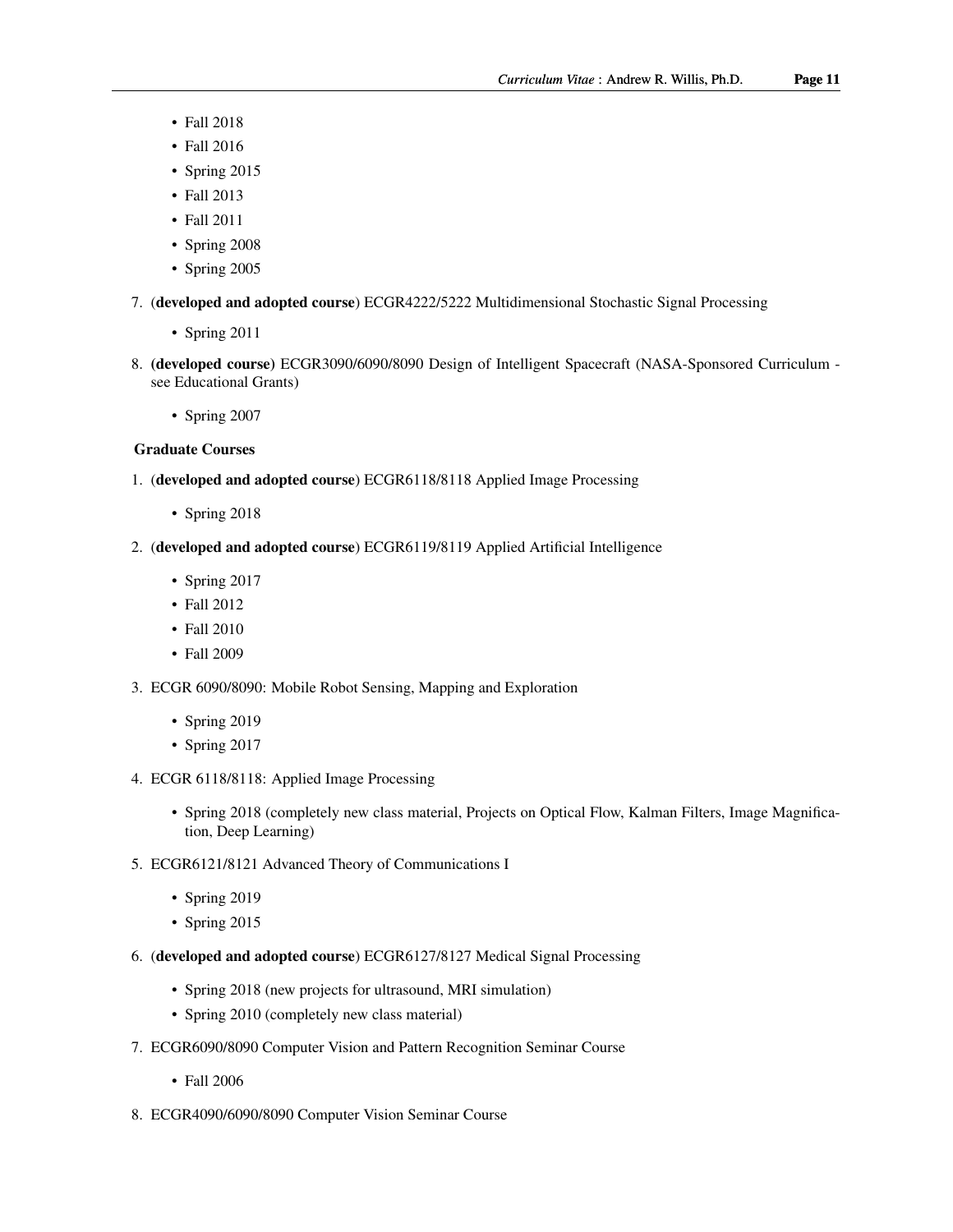- Fall 2008
- Fall 2007
- 9. ECGR4090/6090/8090 Pattern Recognition Seminar Course
	- Spring 2008
- 10. ECGR4090/6090/8090 Pattern Recognition II Seminar Course
	- Spring 2009
- 11. ECGR 6090/8090 Recognition from 2D and 3D Images Seminar Course
	- Fall 2008

#### STUDENT ADVISING

#### Advised Ph.D. Degrees (6 total, 4 graduated)

- 1. Sajjad, H., *GPU Acceleration of Synthetic Aperture Radar Simulation*, *to be completed May 2022.*
- 2. Zhang, J., *Deep Learning and Real-Time Vision for Robotic Mapping*, Navigation and Control, *to be completed May 2022.*
- 3. Shadid, W., *Computational Inverse Mechanics of a Highly Comminuted Tibia Fracture,* May 2015.
- 4. Zhou, B., *Geometric Analysis Tools for Mesh Segmentation,* May 2013.
- 5. Liu, P., *A System for Computational Analysis and Reconstruction of 3-D Comminuted Bone Fractures*,December 2012*.*
- 6. Sui, Y., *Architecture Estimation from Sparse Images Using Grammatical Shape Priors for Cultural Heritage*, December 2011.

#### Advised M.Sc. Thesis Degrees (7 total, 7 graduated)

- 1. Bagepalli, A., *Visual Sonar: Estimating depth using sound waves and Neuromorphic Cameras,* Masters Thesis (EE), May 2020.
- 2. Papadakis, J., *Improving Dense Real-Time 3D SLAM using Sparse Geometric Constraints*, Masters Thesis (EE), May 2018.
- 3. Chandrashekar, A., *Structure-From-Motion and RGBD Depth Fusion*, Masters Thesis (CS), May 2018.
- 4. Tikekar, R., *Using Virtual Fracture Reduction Software to Explore Features for Fracture Severity Prediction*, Masters Thesis (EE), completed May 2015.
- 5. Mehta, S., *Design and Implementation of Inexpensive 3D Scanner with Real-time Integrated Surface Textures*, Masters Thesis (EE), May 2011.
- 6. Mogallapu, V., *Semi-Automatic 3D Reconstruction of Highly Fragmented Bone Fractures*, Masters Thesis (EE), University of North Carolina at Charlotte, August 2007.
- 7. Mack, C., *A Simple, Cost Effective, Active Range Sensing System*, Masters Thesis (EE), University of North Carolina at Charlotte, June 2007.

#### Advised Undergraduate Student Projects (12 total, 12 completed)

- 1. Hovis, J. and Phillips, M. and Barker, K., Sponsor: NASA Near Space Balloon II: Altitude Control via Pressure Regulation for Near-Space Weather Balloons, December 2014.
- 2. Honeycutt, W. and Fung, K. and Nicholson, K. and Orocz, M., Sponsor: UNCC Electric Guitar with Tube-Shaped Piezoelectric Pickups, May 2014*.*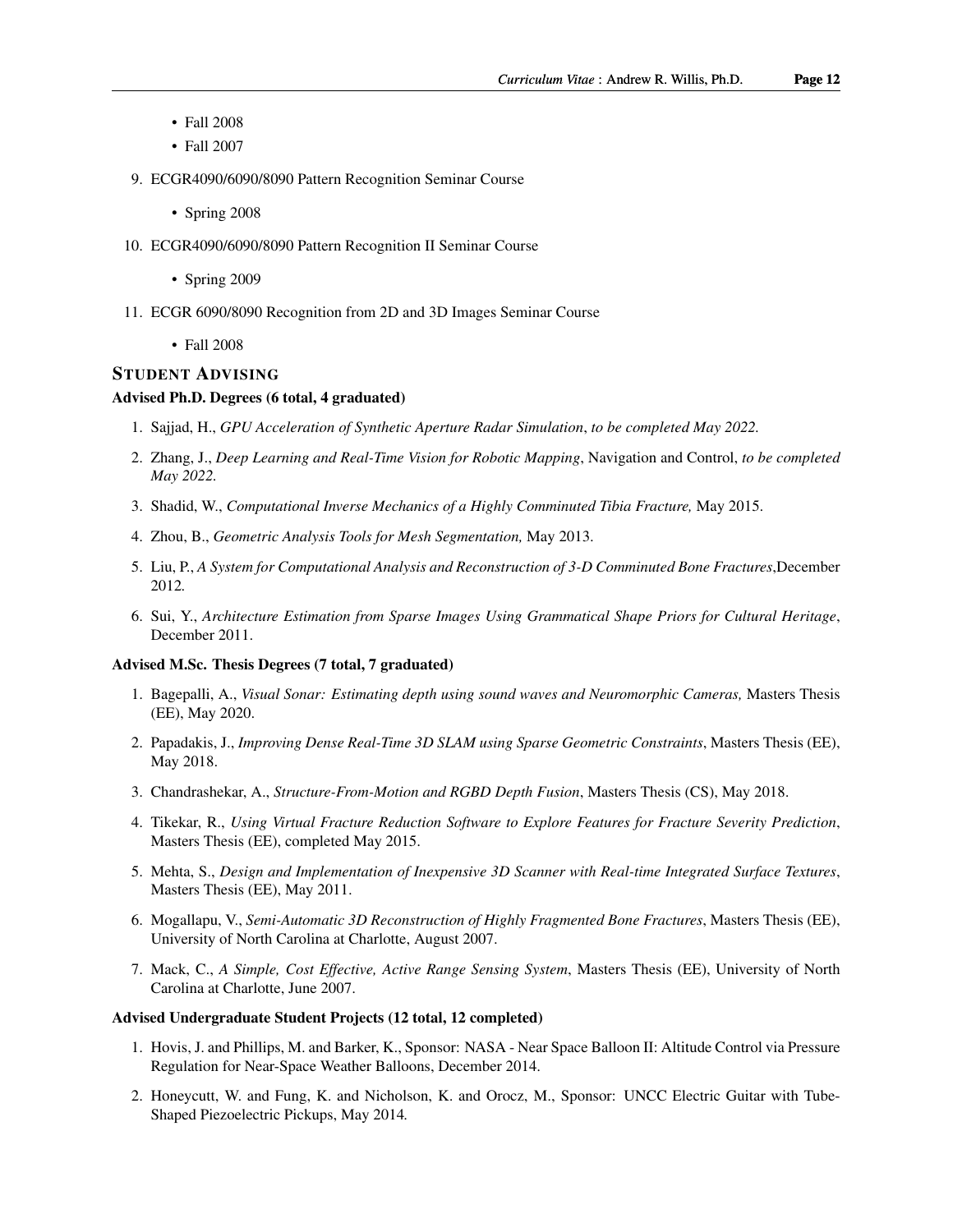- 3. Boehm, C. and Bennett, L. and Raynor, C. and Alexander, R., Sponsor: UNCC Near-Space Weather Balloon, December 2013. <sup>∗</sup>*Senior Design Expo finalist. Featured on UNCC Public Website*
- 4. Dumitru, A. and Beatty, C., and Mansour, A. and Davidsson, R., *Sponsor: UNCC iPod/iPad 3D Scanner*, December 2012. <sup>∗</sup>*won second place overall in the annual senior design exposition.*
- 5. Sonek, A., and Woods, B. and Song, S. and Gragnani, L., *Sponsor: UNCC, Self-Contained 3D Scanner*, May 2011.
- 6. Hennika, S. and Krotki, N. and Cavuoto, A. and Amengano, Y., *Sponsor: NASA/NC Spacegrant, FPGA Design of the ITU G.729a Speech Compression Codec*, May 2009. Amengano, Y. went on to work as an intern at the NASA Johnson Space Center under the direction of Gregory Hall.
- 7. Young, J. and Wickersham, A. and Dover, M., *Sponsor: UNCC*, *3D Laser Scanning for Video Game Model Creation*, May 2008. <sup>∗</sup>*won second place overall in the annual senior design exposition.*
- 8. Meiswinkel, T. and Abdulrazzak, A. and Haines, J. and Stevens, A., *Sponsor: NASA/NC Spacegrant, Robotic Rover Vision System Design*, Undergraduate Senior Design Project, University of North Carolina at Charlotte, December 2007*.*
- 9. Vasconez, P. and Daniels, M. and Adams, Q. and Fennel, A., *Sponsor: General Dynamics, FPGA/DSP Performance Comparison Project*, Undergraduate Senior Design Project, University of North Carolina at Charlotte, May 2007*.*
- 10. Conrad, N., *Sponsor: UNCC, Linux Device Driver for the Acuity AR-4000,* Undergraduate Senior Design Project, University of North Carolina at Charlotte, December 2006.
- 11. Brewer, D. and Sheldon, C., *Sponsor UNCC, High Speed Frequency Detection in FPGAs*, Undergraduate Senior Design Project, University of North Carolina at Charlotte, December 2005*.*
- 12. Chan, Sye-Min, *Semi-Automatic Assembly of Broken Fragments*, Undergraduate Honors Thesis, Brown University, May 2005.

#### Graduate Student Independent Study Projects (4 total)

- 1. Mitra, Bhaskar, *Real-Time Controller Hardware in the Loop for Grid Monitoring Operations Using Wavelet Transform,* Winner of EPIC Innovator Competition, Participant NSF Innovation Corps. and UNC Charlotte Venturprise, May 2019.
- 2. Davuluri, S., *Intensity smoothing and Equalization of Mars Rover Images using MRF models,* Individual Study Project, University of North Carolina at Charlotte, May 2006.
- 3. Mogallapu, V., *Bone Segmentation in 3D CT Images,* Individual Study Project, University of North Carolina at Charlotte, December 2006.
- 4. Mysore, G., *Design and Implementation of a low-cost 3D range scanning device,* Individual Study Project, University of North Carolina at Charlotte, May 2006*.*

#### Professional Development: Teaching Workshops

- 1. Fundamentals of ABET Assessment Workshop, 2019 ABET Symposium, Dallas, Texas April 10, 2019.
- 2. Workshop on Learning Styles and Active Learning, *How To Get Students Actively Involved in their Learning, even if you have 150 of them in the class*, presented by Dr. Richard M. Felder, North Carolina State University, June 6, 2006.

# UNIVERSITY AND COMMUNITY SERVICE

*Synopsis:*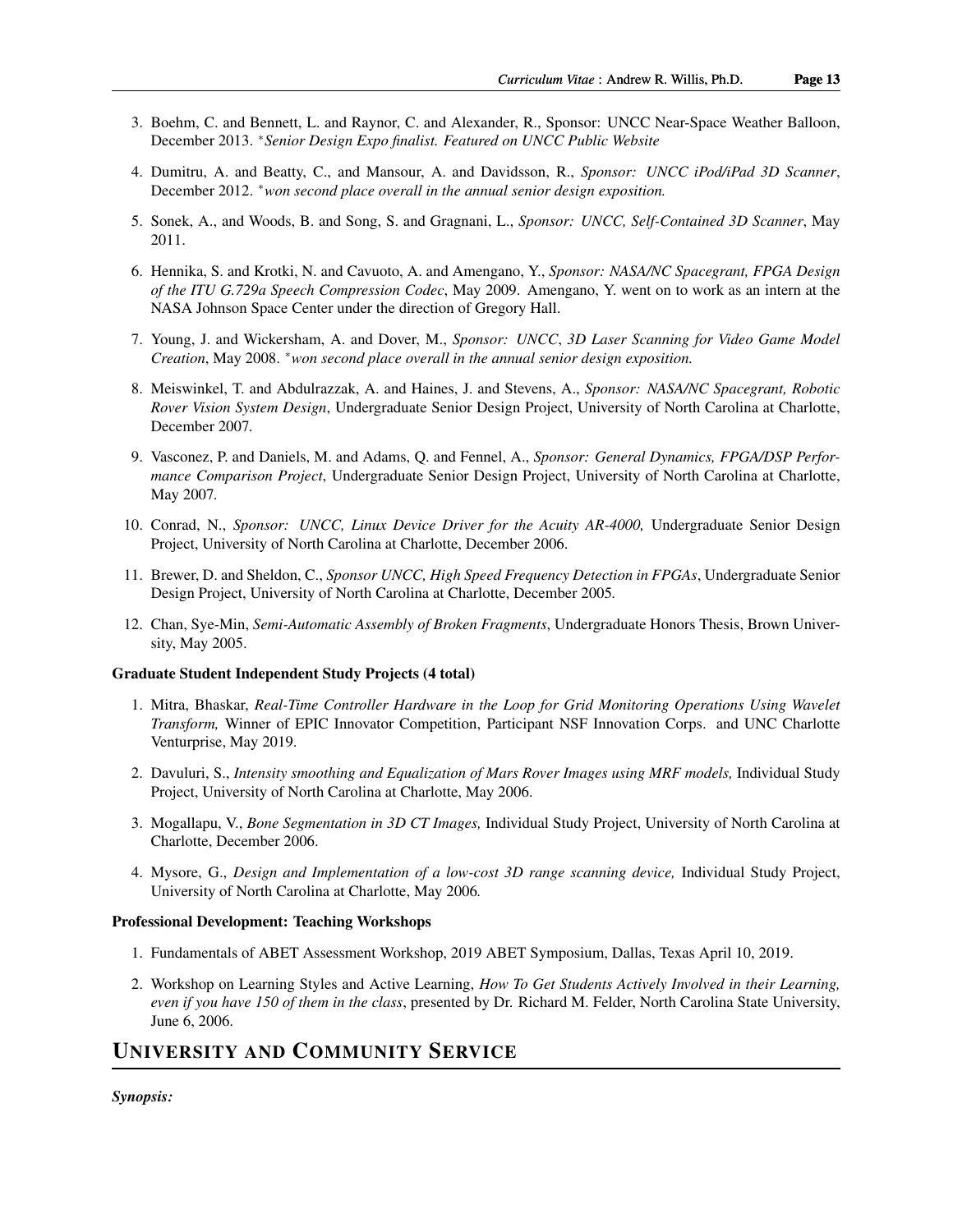*University Committees: Member on 74 committees (53 department, 12 college, 9 university) averaging ~5 committee service roles per year. Administrative service as ECE department Associate Chair, Director of Undergraduate Programs, and Honors College faculty service.*

*Scholarly Service: Program committee for 25 conferences, editorial service for 1 journal, article review services for 14 different journals, reviewed proposals for 4 different national and international granting agencies.*

#### Electrical and Computer Engineering Department (56 committees)

- 1. Departmental Review Committee (Promotion and Tenure DRC)
	- 2010, 2012 (chair), 2014, 2015, 2018, 2019
- 2. Computer Engineering Technical Thrust (TT) / Focus Area Improvement Team (FAIT)
	- 2005, 2006, 2007, 2008, 2009, 2010
- 3. Communications and Signal Processing Technical Thrust (TT) / Focus Area Improvement Team (FAIT)
	- 2005, 2006 (chair), 2007 (chair), 2008 (chair), 2009 (chair), 2010 (chair), 2011 (chair), 2012, 2013, 2014, 2015, 2016, 2017, 2018, 2019, 2020, 2021
- 4. Undergraduate Curriculum Committee
	- 2006, 2007, 2008, 2009, 2010, 2013, 2014, 2015, 2019, 2020, 2021
- 5. Publicity Committee
	- 2006, 2007, 2008, 2009
- 6. Outreach Committee
	- 2006, 2014, 2015
- 7. Hiring Committee
	- 2013 EPIC Hiring Committee; Associate Professor Tenured Position in Power and Control Systems
	- 2015 Chair Search Committee (hired 1 position)
	- 2016, 2017 Computer Engineering Tenure-Track Search Committee (hired 1 position)
	- 2018 Chair Tenure-Track Search Committee (Computer Vision, Electromagnetism) (hired 2 positions)
	- 2019 Chair Tenure-Track Search Committee (Communications, Information Theory) (hired 1 position)
	- 2020 Chair Undergraduate Advisor Search Committee
	- 2021 Chair Tenure-Track Search Committee (Computer Vision, Imaging, Artificial Intelligence) (hired 1 position)
- 8. Ad Hoc Committees
	- 2018 Committee on course creation: ECGR 2254 Mathematics for Electrical and Computer Engineers
	- 2018 Committee to assist in talent search for Distinguished Professor opening
	- 2019 Committee to create the M.S. CpE program "Request to Establish" document to create a new M.S. CpE program in the ECE department.
	- 2019-2020 "First Two Years" Committee to perform a comprehensive review of Freshman and Sophomore Electrical Engineering and Computer Engineering Major Degree programs.
- 9. Strategic Planning Committee
	- 2021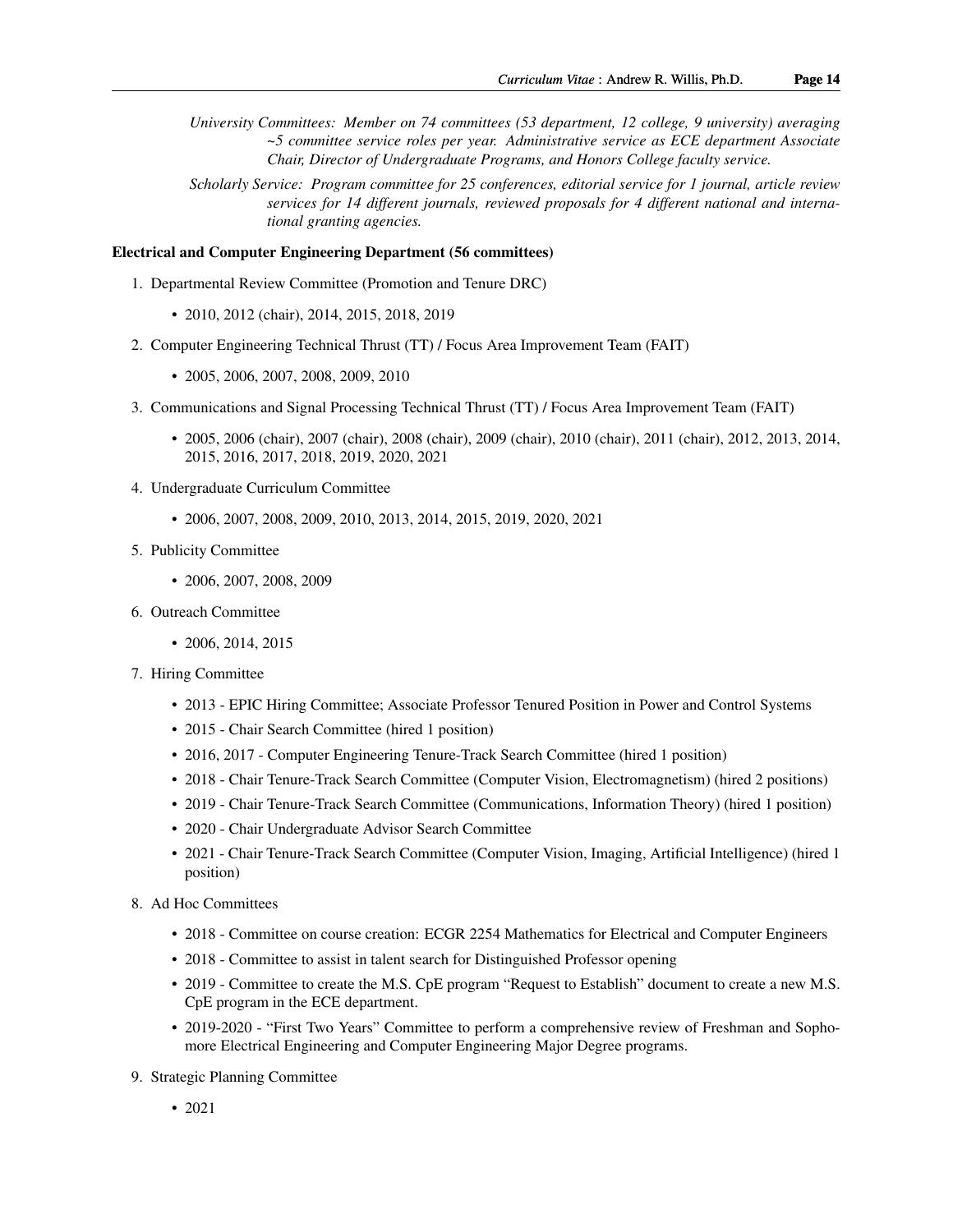#### William States Lee College of Engineering (11 committees)

- 1. Computing Facilities Advisory Committee (CFAC)
	- 2005, 2006
- 2. Reassignment of Duties Committee
	- 2012, 2013
- 3. Academic Policy and Curriculum Committee (CEAPCC)
	- 2014, 2015, 2021
- 4. Review Committee: Undergraduate Teaching Award for the College of Engineering
	- 2017, 2019
- 5. Strategic Planning and Assessment Resource Team (SPART)
	- 2019, 2020
- 6. Undergraduate Advisory Committee (UAC)
	- 2020, 2021, 2022
- 7. Academic Procedures and Policies Assessment Committee
	- 2021
- 8. Strategic Planning Committee for College Advising
	- 2021

## University of North Carolina at Charlotte (8 committees)

- 1. Faculty Competitive Grants Committee (2007, 2008)
- 2. Review Committee: Distinguished Ph.D. Dissertation Awards (2006).
- 3. Review Committee: Distinguished Masters Thesis Awards (2006)
- 4. Academic Integrity Board (2017, 2018, 2019)
- 5. Ad-Hoc Committee for IT Governance Policy (2017-alternate)
- 6. Honors Faculty (2020-present)
- 7. Honors Council (2021-present)

## SCHOLARLY SERVICE

#### Academic Journal Editor Service

- 1. Topic Board Editor: Journal: Sensors, Publisher: MDPI.
	- (a) Special Issue in Sensors: 3D Reconstruction with RGB-D Sensors (submissions June 2020 June 2021)

### Conference Program Committee Membership

- 1. ICCV 2007, [The Eleventh IEEE International Conference on Computer Vision,](http://iccv2007.rutgers.edu/) Rio de Janeiro, Brazil, October 14-21, 2007.
- 2. ICCV 2009, [The Twelfth IEEE International Conference on Computer Vision,](http://www.iccv2009.org) Kyoto, Japan, September 29 October 2, 2009.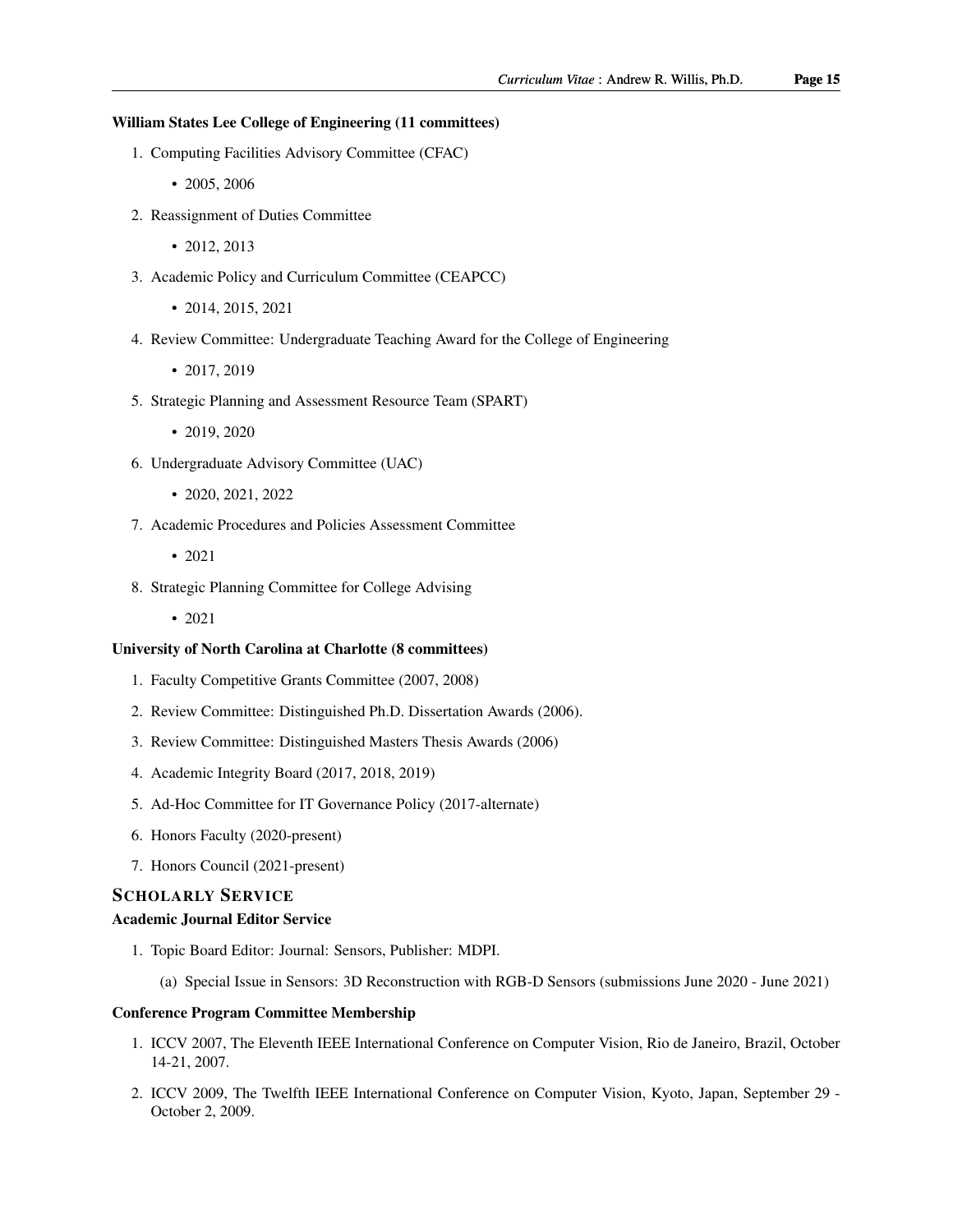- 3. 3DIM 2007, [The 6th International Conference on 3-D Imaging and Modeling,](http://www.3dimconference.org/) Montréal, Canada, August 21-23, 2007.
- 4. 3DIM 2009, [The 7th International Conference on 3-D Imaging and Modeling,](http://www.3dimconference.org/) Kyoto, Japan, September 29 October 2, 2009.
- 5. 3DIMPVT 2011, [The 1st Joint International Conference on 3-D Imaging and Modeling,](http://www.vis.uky.edu/3dimpvt/) Hangzhou, China, May 2011.
- 6. 3DIMPVT 2012, [The International Conference on 3-D Imaging and Modeling,](http://threedimpvt2012.ethz.ch/) Zurich, Switzerland, July 2012.
- 7. 3DV 2013, [The 3rd Joint International Conference on 3-D Digital Imaging and Modeling,](http://www.3dv.org/) Zurich, Switzerland, July 2013.
- 8. MASCOTS 2009, [IEEE/ACM International Symposium on Modelling, Analysis and Simulation of Computer](http://mascots2009.doc.ic.ac.uk) [and Telecommunication Systems,](http://mascots2009.doc.ic.ac.uk) London, England, September 21-23, 2009.
- 9. ASEE 2007, [115th Annual American Society for Engineering Education Conference & Exposition,](http://www.asee.org) Pittsburgh, PA, USA, June 22-25, 2007.
- 10. CVPR 2008, [IEEE Computer Society Conference on Computer Vision and Pattern Recognition,](http://vision.eecs.ucf.edu) Anchorage, Alaska, USA, June 24-26, 2008.
- 11. ACVA 2003, [CVPR Workshop: Applications of Computer Vision in Archaeology,](http://www.lems.brown.edu/vision/conferences/ACVA03/) Madison, Wisconsin, USA, June 17, 2003.
- 12. ACVA 2010, [CVPR Workshop: Applications of Computer Vision in Archaeology,](http://acva2010.cs.drexel.edu/home.html) San Francisco, California, USA, June 14, 2010. (Session Chair)
- 13. IEEE SoutheastCon 2007, [Technical Conference for the IEEE SouthEast Region,](http://www.southeastcon.org/2007/) Richmond, VA, USA, March 22-25, 2007.
- 14. IEEE SoutheastCon 2010, [Technical Conference for the IEEE SouthEast Region,](http://www.southeastcon2010.org/) Charlotte, NC, USA, March 18-21, 2010.
- 15. CVPR 2010, [IEEE Computer Society Conference on Computer Vision and Pattern Recognition,](http://cvl.umiacs.umd.edu/conferences/cvpr2010/) San Francisco, CA, USA, June 14-18, 2010.
- 16. 3DPVT 2010, [International Conference on 3-D Processing Visualization and Transmission,](http://www.3dpvt.org/) Paris, France, May 17-20, 2010. (Session Chair, 3D View Registration and Matching)
- 17. 3DIMPVT 2011, [International Conference on 3-D Imaging, Modeling, Processing Visualization and Transmis](http://www.vis.uky.edu/3dimpvt/)[sion,](http://www.vis.uky.edu/3dimpvt/) Hangzhou, China, May 16-19, 2011.
- 18. SIGGRAPH [The 38th International Conference and Exhibition on Computer Graphics and Interactive Tech](http://www.siggraph.org/s2011/)[niques,](http://www.siggraph.org/s2011/) Vancouver, Canada, August 7-11, 2011.
- 19. 3DV 2012, [International Conference on 3-D Vision,](http://threedimpvt2012.ethz.ch/) Zurich, Switzerland, October 13-15, 2012.
- 20. 3DV 2013, [International Conference on 3-D Vision,](http://www.3dimpvt.cs.washington.edu/) Seattle, Washington, June 29-30, 2013.
- 21. 3DV 2014, [International Conference on 3-D Vision,](http://www.3dimpvt.org/) Tokyo, Japan, December 11-12, 2014.
- 22. VISIGRAPP 2015, [10th International Joint Conference on Computer Vision, Imaging, and Computer Graphics](http://www.visigrapp.org/) [Theory and Applications,](http://www.visigrapp.org/) Berlin, Germany, March 11-14, 2015.
- 23. VISIGRAPP 2016, [11th International Joint Conference on Computer Vision, Imaging, and Computer Graphics](http://www.visigrapp.org/) [Theory and Applications,](http://www.visigrapp.org/) Rome, Italy, February 27-29, 2016.
- 24. VISIGRAPP 2017, [12th International Joint Conference on Computer Vision, Imaging, and Computer Graphics](http://www.visigrapp.org/) [Theory and Applications,](http://www.visigrapp.org/) Porto, Portugal, February 27-29, 2017.